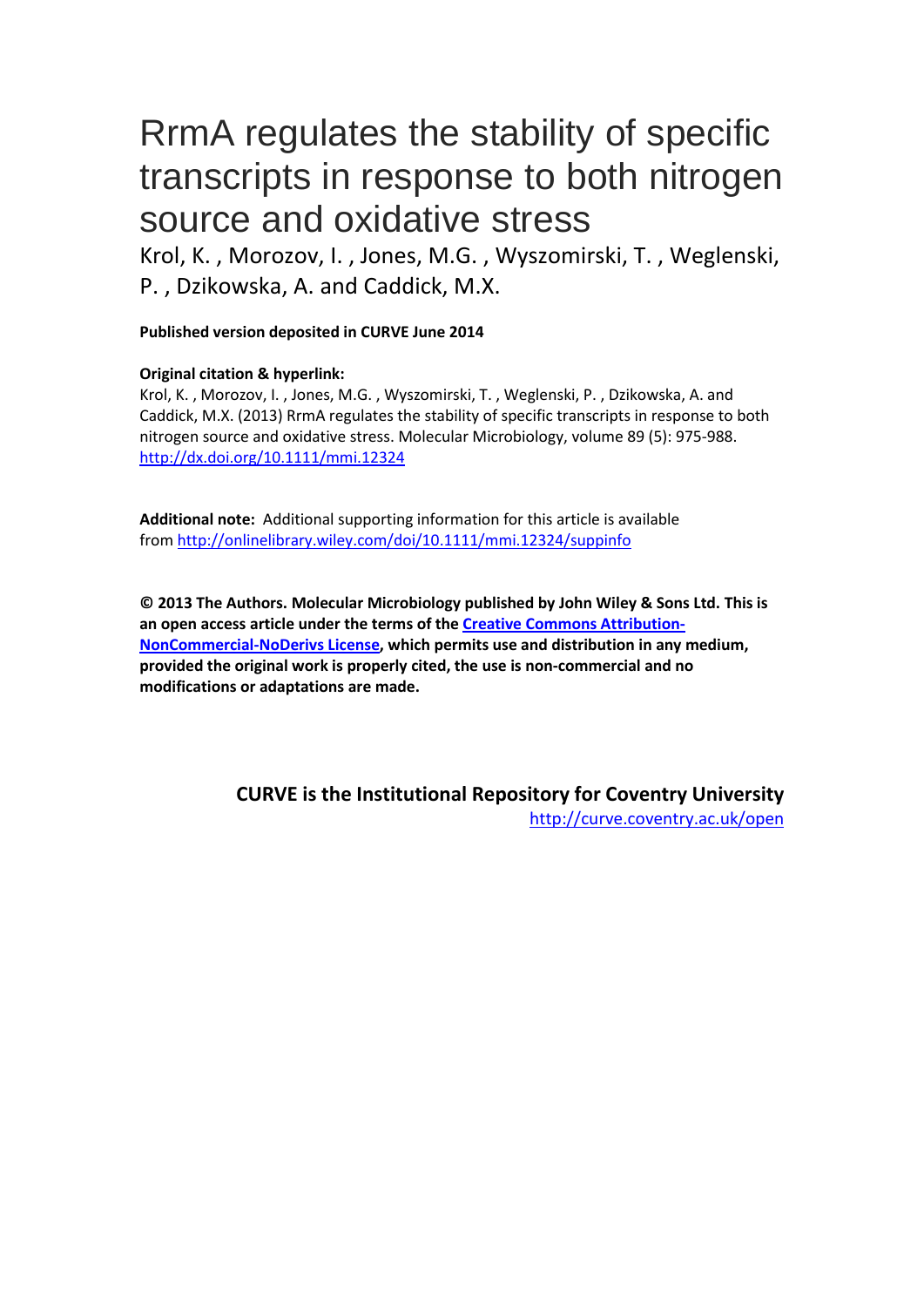# **RrmA regulates the stability of specific transcripts in response to both nitrogen source and oxidative stress**

**Kinga Krol,1† Igor Y. Morozov,2†‡ Meriel G. Jones,2 Tomasz Wyszomirski,4 Piotr Weglenski,1,3**

**Agnieszka Dzikowska1,3\*\* and Mark X. Caddick2 \*** 1 *Institute of Genetics and Biotechnology*, *Faculty of Biology*, *University of Warsaw*, *ul. Pawin´skiego 5A, 02-106 Warsaw, Poland.*

2 *The University of Liverpool*, *Institute of Integrative Biology*, *Biosciences Building, Crown Street, Liverpool L69 7ZB, UK.*

3 *Institute of Biochemistry and Biophysics*, *Polish Academy of Sciences*, *ul. Pawin´skiego 5A, 02-106 Warsaw, Poland.*

4 *Department of Plant Ecology and Environmental Conservation*, *Institute of Botany*, *Faculty of Biology*, *University of Warsaw*, *Al. Ujazdowskie 4, 00-478 Warsaw, Poland.*

# **Summary**

**Differential regulation of transcript stability is an effective means by which an organism can modulate gene expression. A well-characterized example is glutamine signalled degradation of specific transcripts in** *Aspergillus nidulans***. In the case of** *areA***, which encodes a wide-domain transcription factor mediating nitrogen metabolite repression, the signal is mediated through a highly conserved region of the 3′ UTR. Utilizing this RNA sequence we isolated RrmA, an RNA recognition motif protein. Disruption of the respective gene led to loss of both glutamine signalled transcript degradation as well as nitrate signalled stabilization of** *niaD* **mRNA. However, nitrogen starvation was shown to act independently of RrmA in stabilizing certain transcripts. RrmA was also implicated in the regulation of arginine catabolism gene expression and the oxidative stress responses at the level of mRNA stability. Δ***rrmA* **mutants are hypersensitive to oxidative stress. This phenotype correlates with destabilization of** *eifE* **and** *dhsA* **mRNA.** *eifE* **encodes eIF5A, a translation factor within which a conserved lysine is post-translationally**

Accepted 8 July, 2013. For correspondence. \*E-mail [caddick@](mailto:caddick@liv.ac.uk) [liv.ac.uk;](mailto:caddick@liv.ac.uk) Tel. (+44) 151 7954566; Fax (+44) 151 795 4410; \*\*E-mail [adzik@igib.uw.edu.pl;](mailto:adzik@igib.uw.edu.pl) Tel. (+48) 225 922242; Fax (+48) 225 922244. † Both authors contributed equally to this work. ‡ Present address: Department of Biomolecular & Sport Sciences, James Starley Building, Coventry University, Coventry CV1 5FB, UK.

**modified to hypusine, a process requiring DhsA. Intriguingly, for specific transcripts RrmA mediates both stabilization and destabilization and the specificity of the signals transduced is transcript dependent, suggesting it acts in consort with other factors which differ between transcripts.**

#### Introduction

Transcript stability is fundamental to gene expression, with transcript abundance being a product of both the rate of synthesis and degradation. In particular, the ability to respond rapidly to changes in environmental stimuli is limited by the rate of mRNA decay. Consequently decay rates differ significantly between transcripts with specific functional classes having either short or long half-lives, and the stability of transcripts encoding stoichiometric complexes are often closely matched (Wang *et al*., 2002; Yang *et al*., 2003). Importantly, the stability of individual transcripts can vary significantly in response to specific stimuli (Iwai *et al*., 1993; Stoecklin *et al*., 1994; Morozov *et al*., 2001; Shim and Karin, 2002; Bevilacqua *et al*., 2003; Puig *et al*., 2005) and groups of transcripts can be co-ordinately regulated by specific RNA binding proteins (Parker and Song, 2004). In eukaryotes distinct pathways mediate transcript degradation, with the process being initiated by either de-capping, endonuclease cleavage or, most frequently, commencing with degradation of the 3′ poly(A) tail (Parker and Song, 2004). The rate of deadenylation differs widely between mRNAs and appears to be the rate-limiting step in many decay pathways (Tucker *et al*., 2001). When the poly(A) tail is reduced to a critical length, which in fungi and plants is ∼A15, transcripts are rendered susceptible to degradation either through decapping and subsequent 5′ to 3′ exonuclease activity or exosome mediated 3′ to 5′ degradation (Morozov *et al*., 2010a; 2012). Since the poly(A) tail is also involved in the initiation and particularly re-initiation of translation (Sachs *et al*., 1997), the control of deadenylation is a critical point for regulating gene expression. In *Aspergillus nidulans*, two active deadenylases Ccr4 and Caf1, which form a complex with Not proteins, are primarily responsible for cytoplasmic deadenylation of transcripts (Morozov *et al*., 2010b). Ccr4 mediates basal degradation, while Caf1 appears to be responsible for accelerated degradation of transcripts in response to specific signals. Similar processes occur in other eukaryotes.

© 2013 The Authors. Molecular Microbiology published by John Wiley & Sons Ltd. This is an open access article under the terms of the [Creative Commons Attribution-NonCommercial-NoDerivs](http://creativecommons.org/licenses/by-nc-nd/3.0) License, which permits use

and distribution in any medium, provided the original work is properly cited, the use is non-commercial and no modifications or adaptations are made.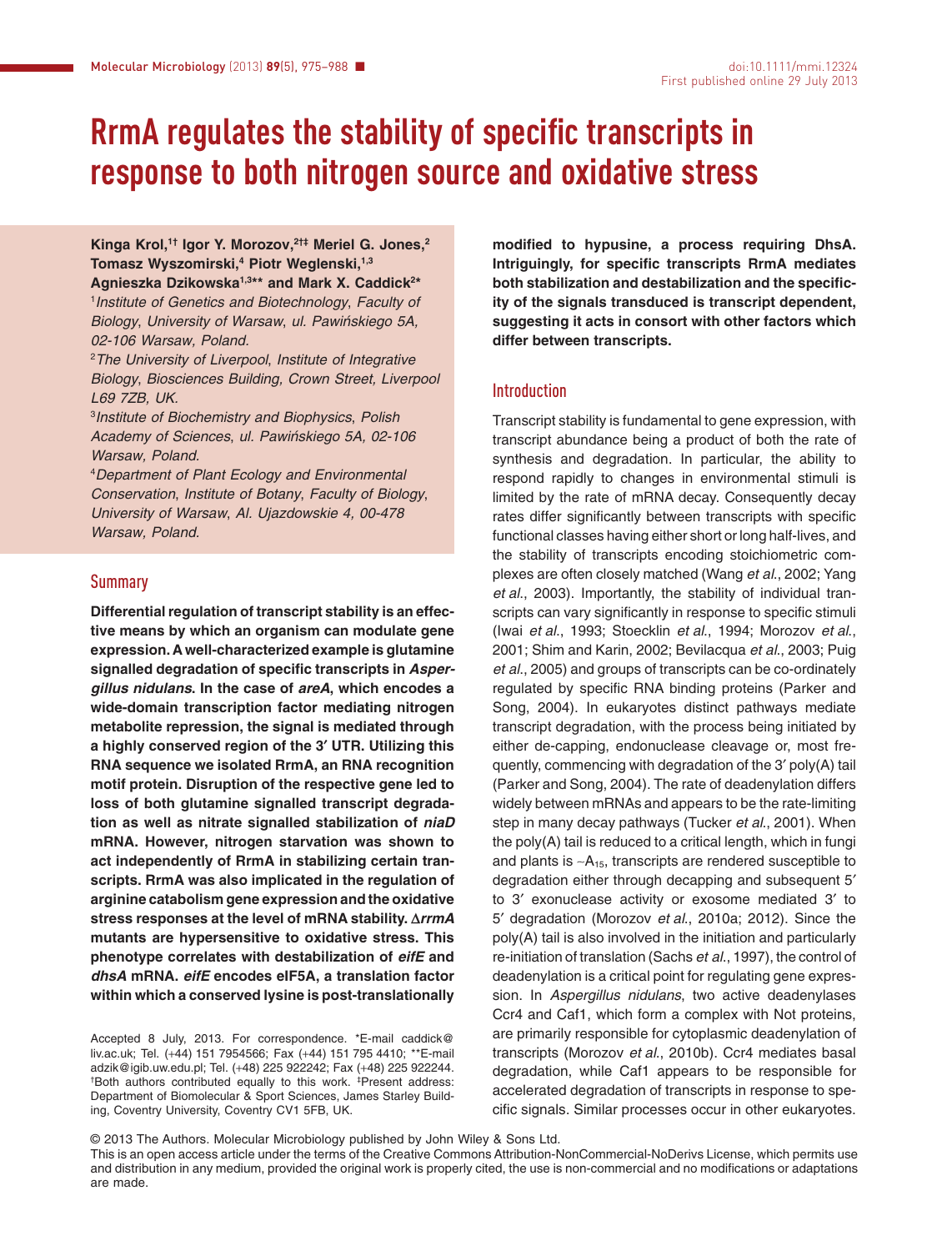#### 976 K. Krol et al. ■

*Drosophila melanogaster* CAF1 has been identified as the target for an RNA binding protein, NANOS, which stimulates deadenylation (Kadyrova *et al*., 2007). In *Saccharomyces cerevisiae*, where, atypically, Caf1 appears to be catalytically inactive, it is also the target of some RNA binding proteins which stimulate RNA degradation (Goldstrohm *et al*., 2006; Hook *et al*., 2007).

One well-studied example of regulation mediated at the level of transcript stability is nitrogen metabolism in*A. nidulans*. Modulation of the GATA transcription factor AreA, involves the rapid degradation of the *areA* transcript in response to intracellular Gln levels. This is mediated through a highly conserved region of 218 nucleotides within the 3′UTR of *areA* mRNA (Platt *et al*., 1996; Morozov *et al*., 2000). This sequence is one of the most highly conserved non-coding sequences within Aspergilli and is sufficient to determine regulated stability in a heterologous transcript (Morozov *et al*., 2000). High levels of intracellular Gln trigger deadenylation of the *areA* transcript, which promotes de-capping and rapid 5′ to 3′-mediated decay (Morozov *et al*., 2000).Additionally, a large subset of genes directly involved in nitrogen metabolism is also regulated at the level of transcript stability in response to nitrogen availability (Caddick *et al*., 2006b). These comprise structural genes involved in nitrate utilization including a high affinity ammonium permease (MeaA) and a second GATA transcription factor, AreB (Conlon *et al*., 2001). Like *areA*, these transcripts become significantly less stable in the presence of ammonium or Gln. The number of genes involved indicates that this represents a major regulatory mechanism. Furthermore, it opens the possibility that in ascomycetes other major biological processes are also regulated at the level of transcript stability.

Surprisingly, with respect to nitrate metabolism there is another level of complexity (Caddick *et al*., 2006b). The transcripts encoding genes involved in nitrate assimilation, nitrate reductase (*niaD*) and nitrite reductase (*niiA*), but not the nitrate transporter structural genes (*crnA and nrtB*) are stabilized by the substrates for the respective enzymes, nitrate and nitrite. Nitrate stabilization overrides Gln destabilization and for *niaD* transcripts, both signals are mediated via the 3′UTR. Also, Gln signalled degradation and nitrate dependent stabilization are both mediated via the poly(A) tail since analysis of *niaD* transcript deadenylation revealed that Gln accelerates the rate of poly(A) shortening, as is the case for *areA*. However, intracellular nitrate inhibits the degradation of the poly(A) tail even in the presence of Gln. This divergent regulation makes good physiological sense, as it is important that nitrate and nitrite reductase are retained by the cell until the potentially toxic metabolites (nitrate and nitrite) are removed from the cell.

The regulated degradation of *niaD* and *areA* transcripts is consistent with deadenylation being the trigger for mRNA decay. In *A. nidulans*, when the poly(A) tail reaches a critical threshold length of  $A_{15}$ , a 3' pyrimidine tag is added to transcripts which promotes decapping and transcript degradation (Morozov *et al*., 2010a,b), mediated by the general eukaryotic mRNA degradation pathways (Parker and Song, 2004). Therefore, deadenylation, as the critical rate limiting step, is the likely target of regulation (Tucker *et al*., 2001). We hypothesized that this regulation will involve *trans*-acting factors which modulate the activity of the deadenylase, Caf1 (Morozov *et al*., 2010a). The aim of this study was to identify *trans*-acting factors involved in regulating mRNA deadenylation.

Utilizing the *areA* 3′UTR, which is known to mediate Gln signalled regulation of transcript stability, we conducted pull down analysis and identified an RNA binding protein, RrmA. Disruption of *rrmA* resulted in loss of both Gln signalled degradation of *niaD* and *areA* mRNAs and nitrate signalled stabilization of the *niaD* mRNA. However, a distinct response to nitrogen starvation was not affected. RrmA was already known to have a role in amino acid metabolism and we have shown that it regulates the stability of the arginine catabolism gene transcripts, *agaA* and *otaA*. The *rrmA* deletion mutant is highly pleiotropic. A key aspect of *rrmA*<sup>−</sup> strains is hypersensitivity to oxidative stress. We have shown that this correlates with the destabilization of *dhsA* and *eifE* transcripts, which encode deoxyhypusine synthase and eIF5A respectively. RrmA appears to target a diverse array of transcripts and can mediate a variety of environmental signals at the level of both stabilization and destabilization in a transcript dependent manner.

# **Results**

### *(1) Identification of RrmA as an AreA mRNA binding protein*

We have previously determined that the accelerated degradation of *areA* mRNA in response to increased intracellular Gln levels is dependent on the transcript's 3′ UTR (Platt *et al*., 1996; Morozov *et al*., 2000). One possibility is that specific proteins mediate this response. We therefore expressed the 3′ UTR *in vitro* and utilized this RNA element in electrophoretic mobility shift assays (EMSAs) (Fig. 1A). From this analysis it appeared that crude protein extracts led to gel retardation, indicative of protein binding to the RNA.

We therefore undertook to isolate these proteins utilizing RNA pull down. The 3′ end of *areA* mRNA, including a poly(A) tail, was synthesized *in vitro* and incubated with cell free extract. The RNA and associated proteins were then isolated utilizing oligo-dT immobilized on magnetic beads. After washing, the associated protein was eluted and analysed by gel electrophoresis. One strong band (approximately 50 kD) observed in the RNA pull down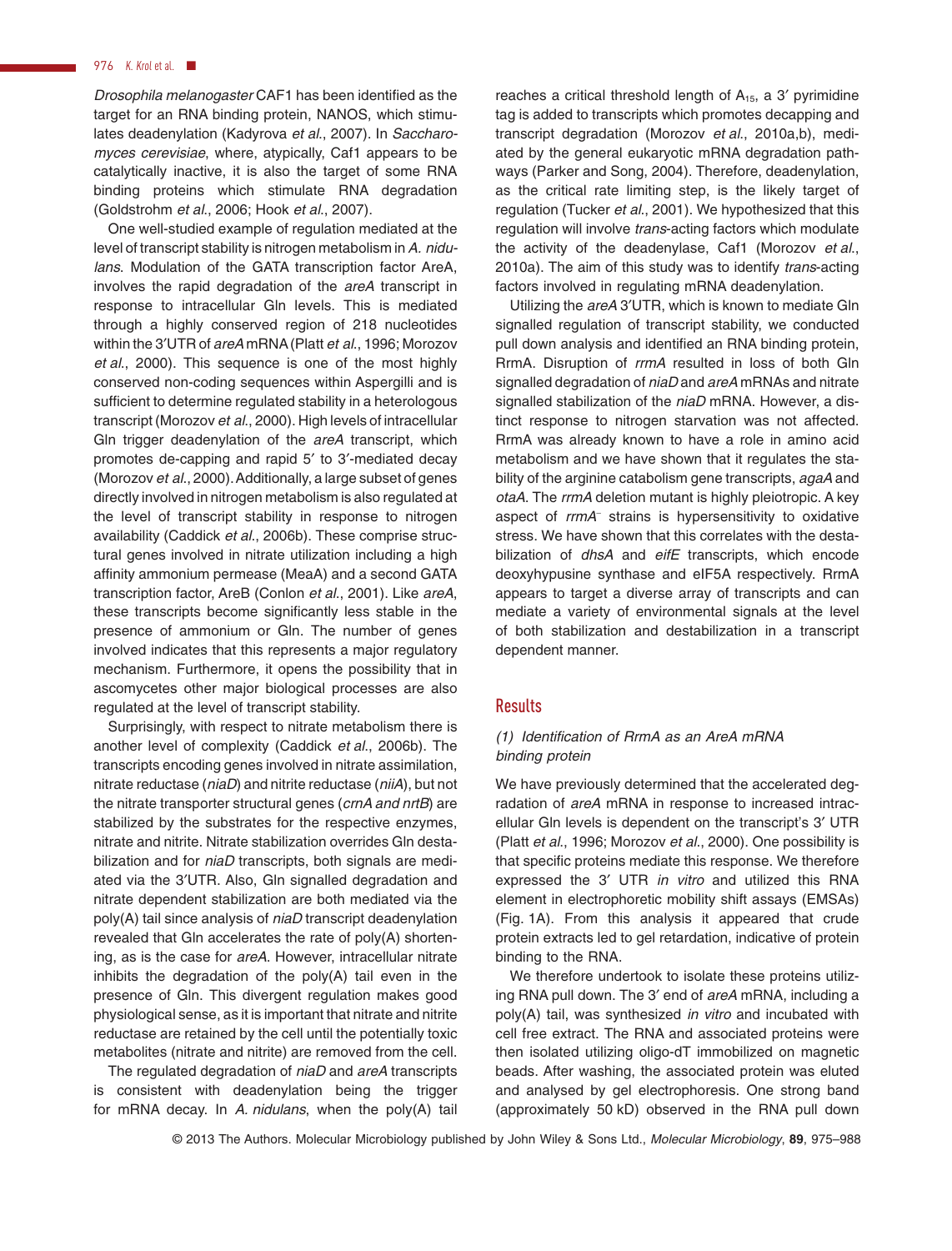**Fig. 1.** Identification of AN9090 (rrmA) among proteins bound to *areA* mRNA 3′ UTR. A. Electrophoretic mobility shift assay (EMSA) of the conserved 3′ sequence of *areA* mRNA incubated in the presence of protein extracts from mycelia grown in the presence of Gln (Lane 1) or −N (Lane 2). As controls a 100× excess of unlabelled RNA was included in the incubation mixture (Lane 3) or the radiolabelled RNA sequence without protein  $($ l ane 4 $)$ .

B. 2D gel electrophoretic separation of proteins bound to *areA* mRNA 3′ UTR after isolation using oligo-dT immobilized on magnetic beads. The three spots in the 50 kDa range were extracted, subjected to trypsin digestion and analysed using tandem mass spectrometry. MASCOT analysis of peptides from the middle spot identified this as AN9090 from five peptides together giving 16% sequence coverage.

We have previously demonstrated that for *niaD* mRNA, in addition to being destabilized by Gln, nitrate leads to stabilization of the transcript (Caddick *et al*., 2006b). These regulatory effects are lost in the Δ*rrmA* strain, although stabilization of the *niaD* transcript was observed in response to nitrogen starvation (Fig. 2, Table S2). These data indicate that RrmA mediates both the Gln signalled destabilization and nitrate signalled stabilization of *niaD* mRNA, while nitrogen starvation impacts on stability via a separate mechanism. The distinct nature of nitrogen starvation, as a signal which stabilizes transcripts in an RrmA independent manner, is consistent with data for *meaA* transcript degradation.

#### *(3) RrmA regulates the rate of areA mRNA deadenylation*

We have shown previously that the Gln signalled destabilization of *areA* mRNA correlates with accelerated deadenylation of the poly(A) tail (Morozov *et al*., 2000). To determine whether RrmA functions upstream of this event we monitored poly(A) tail length utilizing RNase H analysis. As can be seen in Fig. 3, the accelerated poly(A) shortening in the presence of Gln observed in the wild type is lost in the Δ*rrmA* strain. This would be consistent with RrmA being involved in accelerating deadenylation via the Ccr4- Caf1-Not complex. Caf1 has previously been shown to be the key deadenylase responsible for the Gln signalled effect (Morozov *et al*., 2010a,b).

# *(4) RrmA modulates the stability of both agaA and otaA mRNA*

RrmA was originally identified via random transposon mutagenesis and selection to obtain suppressors of proline

© 2013 The Authors. Molecular Microbiology published by John Wiley & Sons Ltd., *Molecular Microbiology*, **89**, 975–988



| <b>Peptides matched to AN9090</b> | <b>Mascot MOWSE</b><br>score |
|-----------------------------------|------------------------------|
| <b>ALSLNGTPMPNTNR</b>             | 59                           |
| <b>NLWFQMGEQVNVK</b>              | 32                           |
| <b>SFFQGFGEITYVK</b>              | 46                           |
| <b>IMTDPISGMSR</b>                | 54                           |
| <b>LNWATGGGLADR</b>               | 41                           |

was resolved to three spots using 2D gel electrophoresis (Fig. 1B). The same products were not observed using an unrelated RNA target (data not shown).

The three protein spots were extracted from the polyacrylamide gel, subjected to in-gel trypsin digestion and analysed using tandem mass-spectrometry. One of the three samples was identified using MASCOT, with five peptides mapping to AN0909 (Fig. 1). This had previously been identified as RrmA, a putative RNA binding protein, disruption of which influenced the expression of arginine catabolism genes and led to suppression of *proA1* with respect to proline auxotrophy (Olszewska *et al*., 2007).

#### *(2) RrmA is critical for the Gln signalled destabilization of specific transcripts*

In order to determine the function of RrmA in Gln signalled mRNA degradation, we disrupted the gene utilizing homologous integration of a deletion cassette in which the *rrmA* coding region was replaced with *Af-pyrG*. The resulting transformants were confirmed by PCR and Southern analysis and out-crossed. Utilizing a Δ*rrmA* strain we undertook RNA degradation studies, monitoring transcript levels over a 30 min time-course after the inhibition of transcription. Quantitative northern analysis revealed that the rapid rate of *areA* and *niaD* transcript degradation observed in the wild type in response to the addition of Gln was suppressed in the Δ*rrmA* strains (Fig. 2, Tables S1 and S2). This implicates RrmA in mediation of the Gln response for these two transcripts. However, with regard to a third transcript, *meaA*, the significant increase in stability observed under nitrogen starvation was not disrupted in the Δ*rrmA* strain (Fig. 2, Table S3).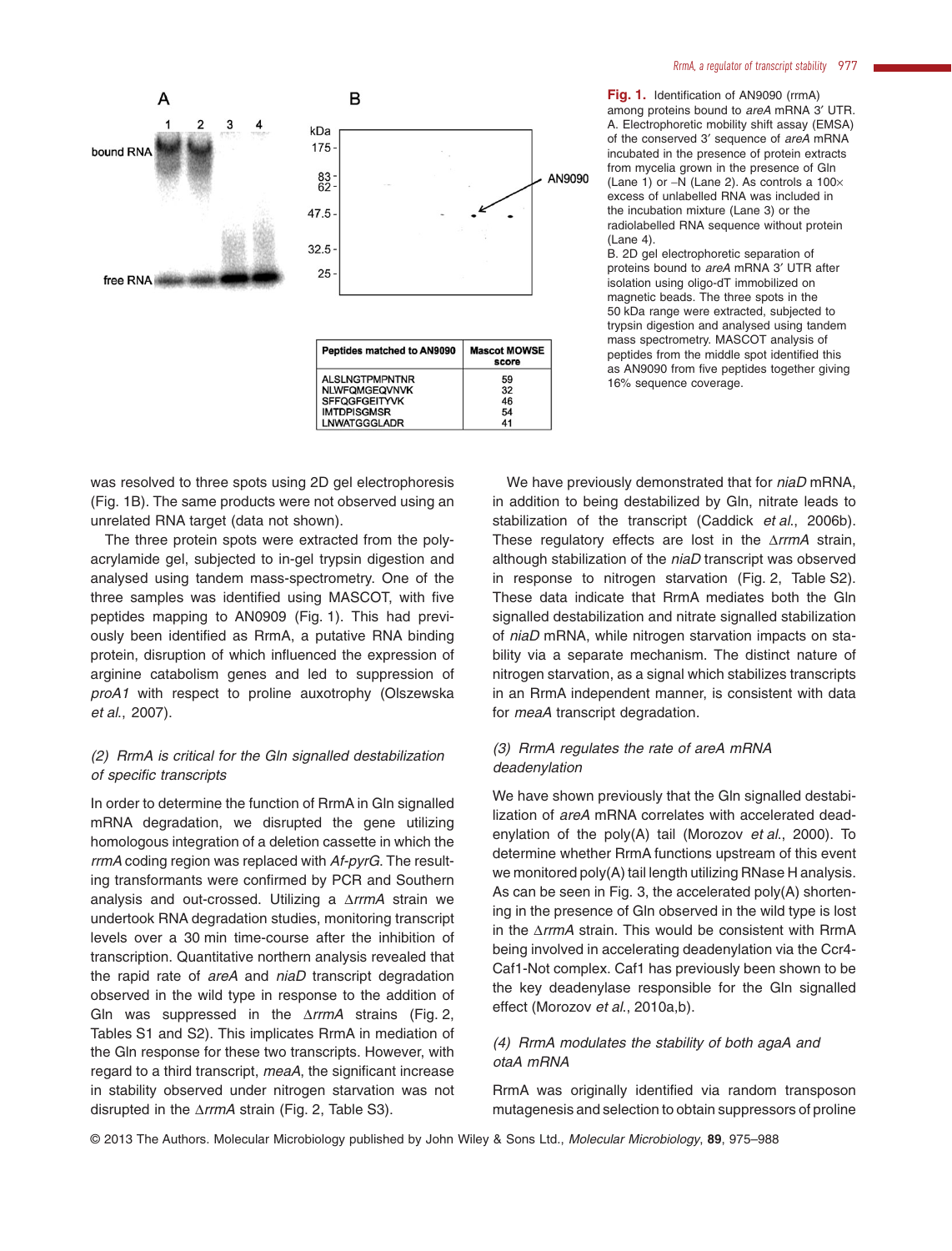

 $\mathbf C$ 

D

|                       | areA median half-life |                    | Significance |         |                             |     |  |
|-----------------------|-----------------------|--------------------|--------------|---------|-----------------------------|-----|--|
|                       |                       |                    |              | WT      | $\triangle$ rrm $\triangle$ |     |  |
| <b>Strain</b>         | Ν                     | Half-life<br>(min) | GIn          | - N     | GIn                         | - N |  |
| WT                    | Gln                   | 11                 |              |         |                             |     |  |
|                       | - N                   | 36                 | $\star$      |         |                             |     |  |
| $\triangle$ rrm $\AA$ | Gln                   | 134                | *            |         |                             |     |  |
|                       | $-N$                  | 317                |              | $\star$ | <b>NS</b>                   |     |  |

|                             | meaA median half-life |                    | Significance |           |                             |      |  |
|-----------------------------|-----------------------|--------------------|--------------|-----------|-----------------------------|------|--|
|                             |                       |                    |              | WT        | $\triangle$ rrm $\triangle$ |      |  |
| Strain                      | N                     | Half-life<br>(min) | Gln          | $-N$      | Gln                         | $-N$ |  |
| WT                          | Gln                   | 9.0                |              |           |                             |      |  |
|                             | $- N$                 | 26                 | ***          |           |                             |      |  |
| $\triangle$ rrm $\triangle$ | Gln                   | 10.3               | <b>NS</b>    |           |                             |      |  |
|                             | $-N$                  | 32                 |              | <b>NS</b> | $\star$                     |      |  |

# E

| niaD median half-life                   |                 | Significance       |                              |                          |                              |                              |                |                 |                              |     |
|-----------------------------------------|-----------------|--------------------|------------------------------|--------------------------|------------------------------|------------------------------|----------------|-----------------|------------------------------|-----|
|                                         |                 |                    | gpd:crnA                     |                          |                              |                              | gpd:crnA ∆rrmA |                 |                              |     |
| Strain                                  | N               | Half-life<br>(min) | Gln                          | NO <sub>3</sub>          | $GIn +$<br>NO <sub>3</sub>   | - N                          | Gln            | NO <sub>3</sub> | $GIn +$<br>NO <sub>3</sub>   | - N |
|                                         | Gln             | 10                 |                              |                          |                              |                              |                |                 |                              |     |
| gpd:crnA                                | NO <sub>3</sub> | 47                 | $***$                        |                          |                              |                              |                |                 |                              |     |
|                                         | $GIn+NO3$       | 41                 | $***$                        |                          |                              |                              |                |                 |                              |     |
|                                         | - N             | 26                 | $**$                         | $\overline{\phantom{a}}$ | $\overline{\phantom{a}}$     |                              |                |                 |                              |     |
|                                         | Gln             | 18                 | *                            | -                        | $\overline{\phantom{a}}$     | $\qquad \qquad \blacksquare$ |                |                 |                              |     |
| gpd:crnA<br>$\triangle$ rrm $\triangle$ | NO <sub>3</sub> | 23                 |                              | $***$                    | $\overline{\phantom{a}}$     | -                            | <b>NS</b>      |                 |                              |     |
|                                         | $GIn+NO3$       | 19                 | $\blacksquare$               | -                        | $***$                        | $\overline{\phantom{a}}$     | <b>NS</b>      | $\blacksquare$  |                              |     |
|                                         | - N             | 50                 | $\qquad \qquad \blacksquare$ | -                        | $\qquad \qquad \blacksquare$ | $**$                         | $***$          | -               | $\qquad \qquad \blacksquare$ |     |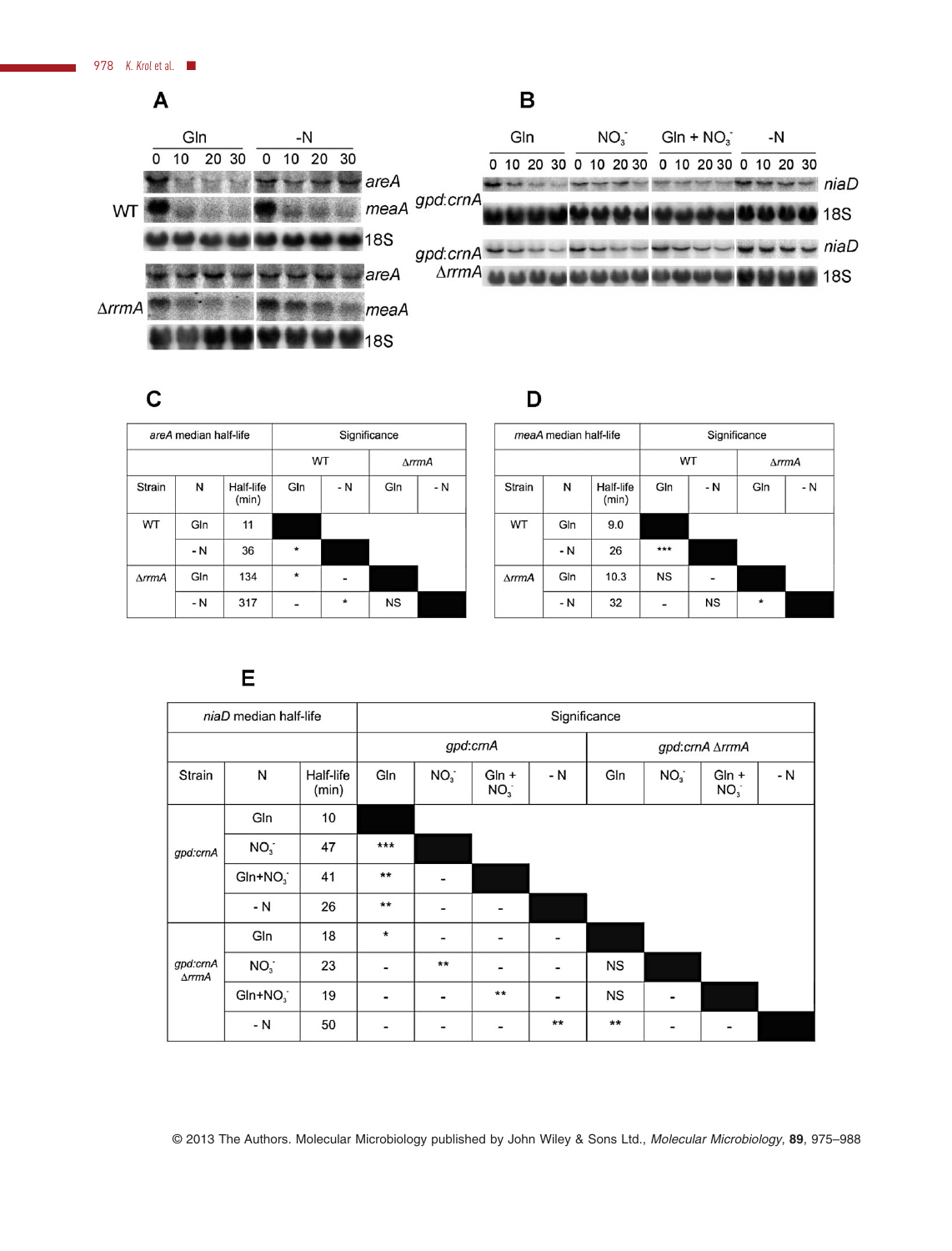**Fig. 2.** RrmA is required to destabilize specific transcripts in response to Gln and nitrate stabilization of *niaD* mRNA.

A. Northern analysis of *areA* (encoding a global transcription factor mediating nitrogen regulation) and *meaA* (encoding a high-affinity ammonium transporter) in both wild type and Δ*rrmA* strains is shown. In order to determine RNA degradation rates under conditions of nitrogen sufficiency (Gln) or nitrogen starvation (−N), transcript levels were monitored over a 30 min time-course after the inhibition of transcription. These two nitrogen regimes were chosen since both *areA* and *meaA* transcript stability is differentially regulated under these conditions.

B. Northern analysis of *niaD* (encoding nitrate reductase) transcript levels in *rrmA*<sup>+</sup> and Δ*rrmA* strains. Both strains include the *gpd::crnA* construct which constitutively expresses CrnA, a nitrate permease, thus facilitating nitrate uptake in the presence of repressing nitrogen sources such as Gln (Caddick *et al*., 2006b). Transcript levels were monitored under four nitrogen regimes; glutamine sufficiency (Gln), nitrogen starvation (–N), nitrate (NO<sub>3</sub><sup>-</sup>) or both glutamine and nitrate (Gln + NO<sub>3</sub><sup>-</sup>).

Quantitative data from multiple (≥ 3) experiments was utilized to estimate the transcript median half-life (min) under each growth condition for *areA* (C), *meaA* (D) and *niaD* (E). Degradation rates were monitored over a 30 min time-course after transcription was inhibited. 18S rRNA was used as a loading control. Full statistical analysis of these data is presented in Tables S1, S2 and S3. \**P* < 0.05; \*\**P* < 0.01; \*\*\**P* < 0.001; NS non-significant ( $P > 0.05$ ).

auxotrophy in a *proA1* strain (Olszewska *et al*., 2007), *proA* being required for proline biosynthesis. We have confirmed that deletion of *rrmA*, as with the insertional mutation, results in a slower growth phenotype (Fig. 4) and suppression of *proA1* with respect to proline auxotrophy (data not shown). It was previously shown that the suppression mechanism is neither allele nor gene specific as the *rrmA* insertional mutation suppresses not only *proA1* but also *proA7*, *proB3* and *proB4* mutations. The suppression mechanism was also shown to require arginine catabolism enzymes arginase and ornithine aminotransferase (OAT) activities (Olszewska *et al*., 2007). Exogenous arginine is catabolized by arginase to urea and ornithine. In a transamination reaction OAT converts ornithine to glutamate-5-semialdehyde which is a proline precursor. Previous analysis suggested that suppression of *proA<sup>−</sup>* and *proB<sup>−</sup>* alleles might be due to changes in the expression of arginine catabolism genes *agaA* and *otaA* encoding arginase and OAT respectively. Additionally a homologue of RrmA from *Schizosaccharomyces pombe*, Csx1, has been implicated in modulating the oxidative stress response, with gene disruption leading to destabilization of *atf1* mRNA, which encodes a bZIP transcription factor essential

for stress responses, and decreased resistance to  $H_2O_2$ (Rodriguez-Gabriel *et al*., 2003).

We therefore analysed the effect of Δ*rrmA* on *agaA* and *otaA* transcript stability under conditions including nitrogen repression and oxidative stress. In order to induce expression of both *agaA* and *otaA* in a wild type background it is necessary to grow the fungus in the presence of arginine. Northern analysis of transcript stability in Δr*rmA* and wild type strains revealed some differences in transcript stability but these were generally subtle. The strongest effect was the stabilization of *otaA* mRNA in the Δ*rrmA* strain compared with the wild type grown in the presence of arginine or after transfer to arginine and glutamine (Arg→Arg+Gln) (Table S4A). For *agaA* mRNA the only significant effect was a slight destabilization of the transcript with glutamine (Arg→Arg+Gln) (Table S5A). It has been shown previously that the *agaA* transcript binds arginine *in vitro* through an aptamer-like element within the 5′UTR (Borsuk *et al*., 2007). To test whether this direct binding of arginine influences the transcript's stability, masking the ΔrrmA phenotype, we utilized an arcA<sup>d</sup>47 strain. This bears a mutation in *arcA*, the pathway-specific activator for arginine catabolism, resulting in induction of



**Fig. 3.** Analysis of deadenylation of *areA* mRNA using RNase H assay. Total RNA was subjected to RNase H analysis using oligonucleotides specific to the *areA* 3′ UTR (Morozov *et al*., 2001). Total RNA was extracted from both wild type and Δ*rrmA* strains over a 30 min. time-course after the inhibition of transcription. Cultures were incubated either in the absence of a nitrogen source (−N) or in the presence of Gln, as indicted. A deadenylated control was included [-A], providing a reference point (A0). Cycloheximide was added to the culture before the beginning of the time-course to prevent decapping and 5′-3′ degradation of the mRNA. The deadenylation and 3′-5′ degradation observed for the wild type in the presence of Gln is lost in the Δ*rrmA* strain.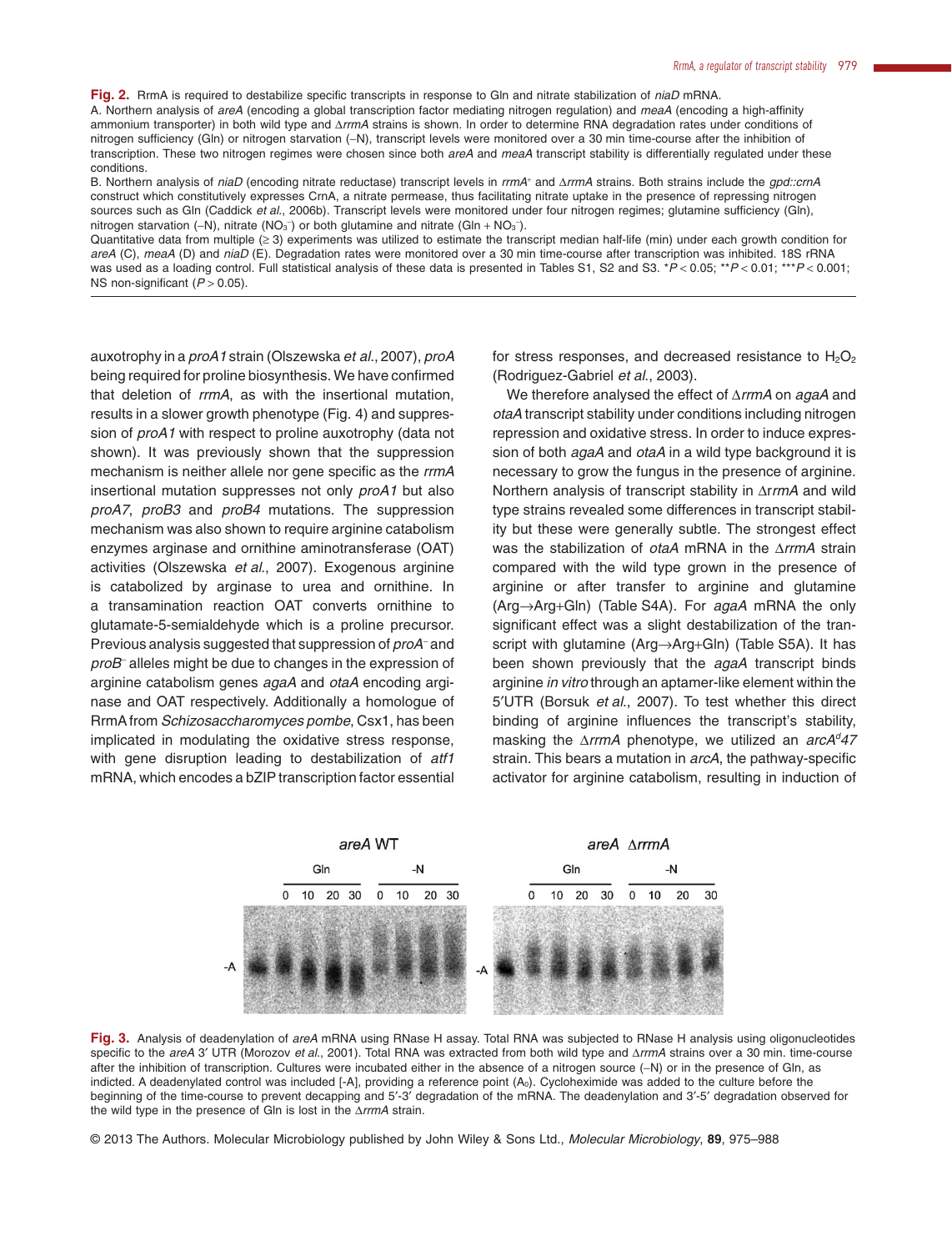980 K. Krol et al.



B.



**Fig. 4.** Loss-of-function mutations in *rrmA* result in hypersensitivity to oxidative stress.

A. The rrmA insertional mutant (rrmA::impala), the deletion strain (ΔrrmA) and the wild type (WT) were grown on complete medium with H<sub>2</sub>O<sub>2</sub> or *tert*-butyl hydroperoxide (*t*-BHP). This demonstrates increased sensitivity of *rrmA<sup>−</sup>* mutants to oxidative stress.

B. The involvement of polyamines in the oxidative stress response was shown by comparing wild type and *ΔrrmA* on minimal medium with H2O2, putrescine (put) and/or the ornithine decarboxylase inhibitor 1,4-diamino-2-butanone (DAB). In order to compare the response of the wild type and *ΔrrmA* strains to DAB and putrescine, H<sub>2</sub>O<sub>2</sub> was used at the maximum concentrations which allowed growth; 12 mM for the wild type and 4 mM for the *ΔrrmA* strain.

the pathway in the absence of arginine (Empel *et al*., 2001). From these assays, clear differences were observed between *rrmA<sup>+</sup>* and Δ*rrmA* strains for *agaA* and *otaA* transcript stability. In particular, *otaA* mRNA was stabilized by deletion of *rrmA* under all conditions that we tested, including nitrogen repression and oxidative stress (point estimates for half-life medians being 2.7 and 3.3 times higher in the mutant respectively) (Table 1A and Table S4B). Potentially this could lead to higher OAT activity which may explain the suppression of both *proA<sup>−</sup>* and *proB<sup>−</sup>* in *rrmA<sup>−</sup>* mutants. For *agaA* mRNA, more than sevenfold increase in stability was observed in the Δ*rrmA* strain under oxidative stress (Table 1A and Table S5B). To determine if the role of RrmA in mediating altered transcript stability in response to oxidative stress extended to other transcripts whose stability is regulated by RrmA, we monitored *areA* mRNA in the presence of  $H_2O_2$ . From this analysis there was no evidence that RrmA affected the *areA* transcript stability under oxidative stress (Table S7).

Finally, the effects of nitrogen and carbon starvation on both *agaA* and *otaA* mRNAs were assayed in the wild type and Δ*rrmA* backgrounds. From this it was shown that disruption of *rrmA* leads to a slight but significant stabilization of the *otaA* transcript under nitrogen starvation conditions (Table 1B and Table S4C), while *agaA* mRNA is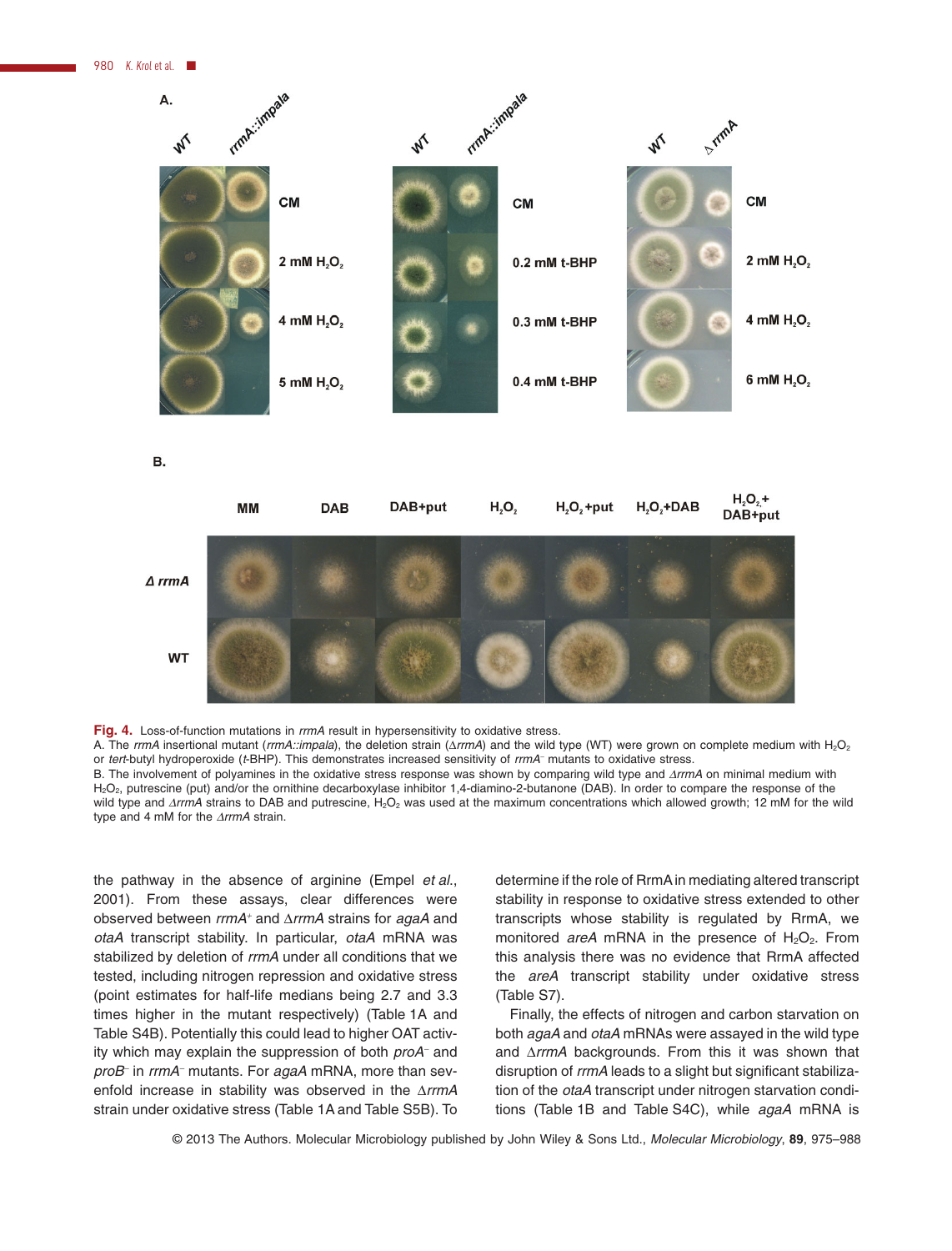**Table 1.** *otaA* and *agaA* transcript stability in Δ*rrmA* and *rrmA<sup>+</sup>* strains.

|                                  | <b>Strain</b>                   | otaA            |              | agaA            |              |
|----------------------------------|---------------------------------|-----------------|--------------|-----------------|--------------|
| Conditions                       |                                 | Half-life (min) | Significance | Half-life (min) | Significance |
| A.                               |                                 |                 |              |                 |              |
| $NO3 \rightarrow NO3$            | arcA <sup>d</sup> 47            | 17              | $**$         | 25              | $\star$      |
|                                  | $\triangle$ rrmA, arc $A^{d}47$ | 26              |              | 16              |              |
| $NO3 \rightarrow Gln$            | arcA <sup>d</sup> 47            | 33              | $**$         | 30              | <b>NS</b>    |
|                                  | $\triangle$ rrmA, arc $A^{d}47$ | 88              |              | 33              |              |
| $NO_3 \rightarrow NO_3 + H_2O_2$ | arcA <sup>d</sup> 47            | 23              | $**$         | 14              | $***$        |
|                                  | $\triangle$ rrmA, arc $A^{d}47$ | 75              |              | 102             |              |
| <b>B.</b>                        |                                 |                 |              |                 |              |
| $Arg \rightarrow C$              | wt                              | 44              | <b>NS</b>    | 92              | $***$        |
|                                  | $\triangle$ rrm $\triangle$     | 44              |              | 29              |              |
| $Arg \rightarrow N$              | wt                              | 22              | $\star$      | 21              | <b>NS</b>    |
|                                  | $\triangle$ rrm $\triangle$     | 37              |              | 19              |              |

Both *otaA* and *agaA* transcript stability were determined in *arcA<sup>d</sup>47* (A) or wild type (B) backgrounds under conditions of nitrogen repression (Gln), oxidative stress (H<sub>2</sub>O<sub>2</sub>), nitrogen starvation (–N) or carbon starvation (–C). Either arginine (Arg) or nitrate (NO<sub>3</sub><sup>-</sup>) were used as nitrogen sources, as indicated. The median half-life was estimated based on quantitative northern analysis of a minimum of three replicate experiments (data not shown). Full statistical analysis of these data is presented in Tables S4B, C and S5B, C. \**P* < 0.05; \*\**P* < 0.01; \*\*\**P* < 0.001; NS non-significant  $(P > 0.05)$ .

destabilized in carbon starvation conditions (Table 1B and Table S5C).

# *(5) Disruption of rrmA results in hypersensitivity to oxidative stress*

We used growth tests to determine whether the disruption of *rrmA* impacts on the phenotype during oxidative stress induced with  $H_2O_2$  or *tert*-butyl hydroperoxide. As can be seen from Fig. 4A, disruption of *rrmA* leads to hypersensitivity to oxidative stress in both deletion and insertional mutants.

Based on these data, we hypothesized that RrmA may play a key role in modulating the stability of transcripts directly involved in the oxidative stress response, so we assayed the stability of three transcripts required in this process, SrrA (AN3688), the response regulator of a two component signal transduction system (Hagiwara *et al*., 2007) and two bZIP transcription factors, AtfA (AN2911) and NapA (AN7513) (Asano *et al*., 2007; Hagiwara *et al*., 2008). We did not observe any significant differences in mRNA stability between the *rrmA* deletion strain and the wild type under stress conditions (data not shown). Similarly, no difference was observed in stability of *catB* mRNA, encoding catalase B (AN9339). An alternative possibility was that the effect was indirect, with enzyme levels and not mRNA stability being altered. We therefore assayed the activity of catalase, superoxide dismutase (SOD) and glutathione peroxidase (GPX) under oxidative stress conditions. Analysis of these enzyme activities did not reveal any consistent significant differences between the Δ*rrmA* and wild type strains (data not shown).

#### *(6) RrmA modulates stability of eIF5A and deoxyhypusine synthase mRNAs*

In addition to proline biosynthesis, ornithine is utilized for the production of polyamines, including putrescine and spermidine, which are important during oxidative stress as free radical scavengers (Ha *et al*., 1998; Rider *et al*., 2007). They have also been implicated in a variety of distinct cellular processes including translation, RNA binding and chromatin modification (Igarashi and Kashiwagi, 2000). Specifically, spermidine is necessary for a post-translational modification of eIF5A, a translation factor implicated in polysome disassembly, translational repression and stress granule assembly (Li *et al*., 2010; Ohn and Anderson, 2010). eIF5A is the only protein known to contain hypusine, a post-translationally modified lysine. In the first step of modification, a specific lysine residue in eIF5A is converted to deoxyhypusine by deoxyhypusine synthase using spermidine as donor of a 4-amino-butyl moiety. Then in the second step, deoxyhypusine is converted to hypusine. This modification is essential for the activity of eIF5A (Park, 2006).

As *rrmA* is implicated in both ornithine metabolism and the oxidative stress response we undertook growth tests to determine whether polyamines are implicated in the *A. nidulans* oxidative stress response and if *rrmA* is involved. As can be seen from Fig. 4B, the ornithine decarboxylase inhibitor DAB, which prevents the conversion of ornithine to putrescine, inhibits the growth of both wild type and Δ*rrmA* strains and extracellular putrescine reverses this effect. In the presence of DAB and  $H_2O_2$ , addition of putrescine reverses the growth inhibition in both the wild type and the mutant. This confirms that in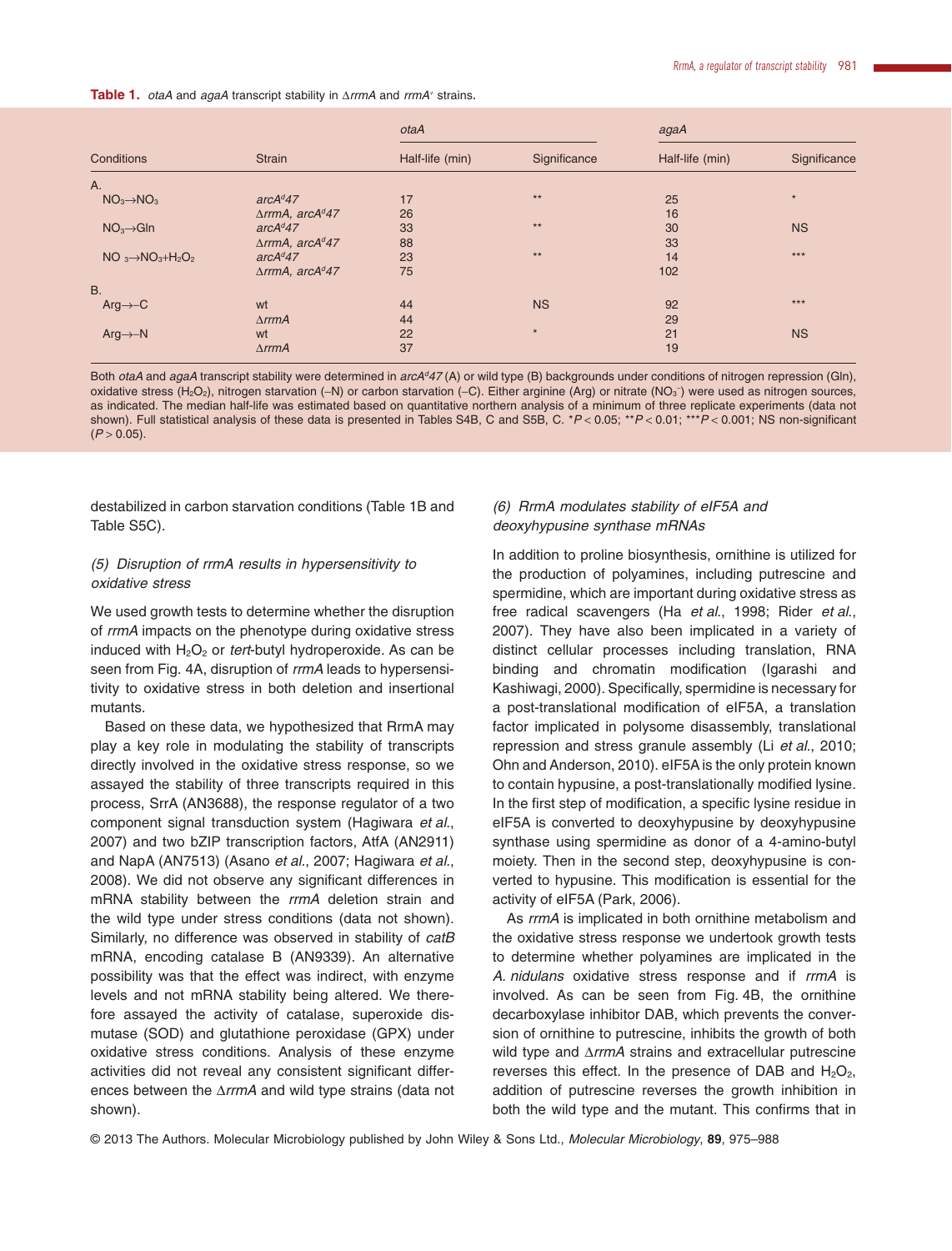

B

| Transcript | Strain           | Half-life<br>(min) | Significance |
|------------|------------------|--------------------|--------------|
| eifE       | WT               | 79                 | $***$        |
|            | $\triangle$ rrmA | 25                 |              |
| dhsA       | WT               | 34                 | $***$        |
|            | $\triangle$ rrmA | 19                 |              |

**Fig. 5.** RrmA influences the stability of *eifE* and *dhsA* mRNAs under oxidative stress conditions. Stability of the *eifE* transcript was determined by quantitative northern analysis with 18S rRNA as a control (A). For *dhsA*, qPCR was utilized due to the low level of expression (data not shown). In this case *tubC*, which encodes β-tubulin (May and Morris, 1988), was used as the reference. Stability was monitored in both *wild type* (WT) and Δ*rrmA* strains over a 30 min time-course after transcription was inhibited. The estimated median half-life for each transcript is given (B). In both cases there is a significant difference between the two strains (*P* < 0.01; \*\*). Full statistical analysis of these data is presented in Table S6.

*A. nidulans* polyamines play an important role in the oxidative stress response, which is consistent with other organisms. However, putrescine did not reverse the sensitivity of the Δ*rrmA* mutant to oxidative stress, showing only a marginal effect, unlike the wild type (Fig. 4B). This suggests that the sensitivity of *rrmA<sup>−</sup>* strains to oxidative stress is not primarily due to reduced intracellular levels of polyamines.

To determine if the Δ*rrmA* mutation directly alters eIF5A or deoxyhypusine synthase expression we assayed the stability of their respective transcripts. The orthologue for eIF5A was identified as AN4015, and designated *eifE*. Its transcript stability under oxidative stress conditions was analysed by quantitative northern analysis (Fig. 5A and Table S6) and from these data it is clear that the *eifE* mRNA is significantly less stable in the Δ*rrmA* strain (point estimates for half-life medians three times lower in the mutant). In the case of the deoxyhypusine synthase mRNA (*dhsA*, AN8075), qRT-PCR was used since transcript levels were too low for northern analysis (Fig. 5B and Table S6) and stability was again significantly reduced in the Δ*rrmA* background (point estimates for half-life medians 1.8 times lower in the mutant). These results show that deletion of *rrmA* results in destabilization of both *eifE* and *dhsA* transcripts and might potentially lead to lower eIF5A activity. This may in part explain the sensitivity of the *rrmA* mutants to the oxidative stress.

# *(7) RrmA subcellular localization and role in P-body function*

In order to determine the subcellular localization of RrmA we constructed a C-terminal *rrmA*::GFP fusion construct and transformed this into *A. nidulans* replacing the wildtype allele. The fusion is functional *in vivo* as demonstrated by the resistance of the tagged strain to oxidative stress being similar to wild type (Fig. 6A). The resulting strain was analysed using confocal fluorescence microscopy and the protein appeared to be located in the cytoplasm (Fig. 6B). Considering the apparent role of RrmA in mRNA degradation, and in particular the alteration of specific differential responses, we investigated the effect of Δ*rrmA* on processing (P) body formation. P-bodies are implicated in mRNA degradation, being highly dynamic RNA-protein complexes, which include translationally repressed transcripts and key factors involved in RNA decapping and degradation. To undertake these experiments we introduced the Δ*rrmA* allele into a strain expressing Dcp1::GFP which we have previously shown to localize to P-bodies in *A. nidulans* (Morozov *et al*., 2010b). Confocal microscopy revealed that P-bodies are still formed in the Δ*rrmA* strain (Fig. 6C and D). However, unlike the wild type, perturbations, including oxidative stress or altered nitrogen regime lead to relatively minor shifts in P-body number (Fig. 6E–I). Additionally, treatment with cycloheximide, which leads to rapid loss of P-bodies in the wild type showed a significantly delayed response. A similar phenotype has previously been observed in *caf1<sup>−</sup>* mutants, in which differential deadenylation and subsequent transcript degradation appears to be lost (Morozov *et al*., 2010b).The general effects on P-bodies would be consistent with RrmA playing a key role in the regulated degradation of a wide array of transcripts.

#### **Discussion**

The regulatory response to the level and quality of available nitrogen has been studied extensively in filamentous fungi (Platt *et al*., 1996; Morozov *et al*., 2000; Caddick *et al*., 2006a). The intracellular glutamine levels represent a key regulatory signal, and this is known to modulate transcript stability for a number of genes involved in nitrogen metabolism, including structural genes such as *niaD* and *meaA* as well as *areA*, which encodes the key transcription factor (Caddick *et al*., 2006b). In the case of *areA* mRNA, a 218 nucleotide region of the 3′ UTR, which is highly conserved between the Aspergilli orthologues, is required and sufficient for regulated transcript stability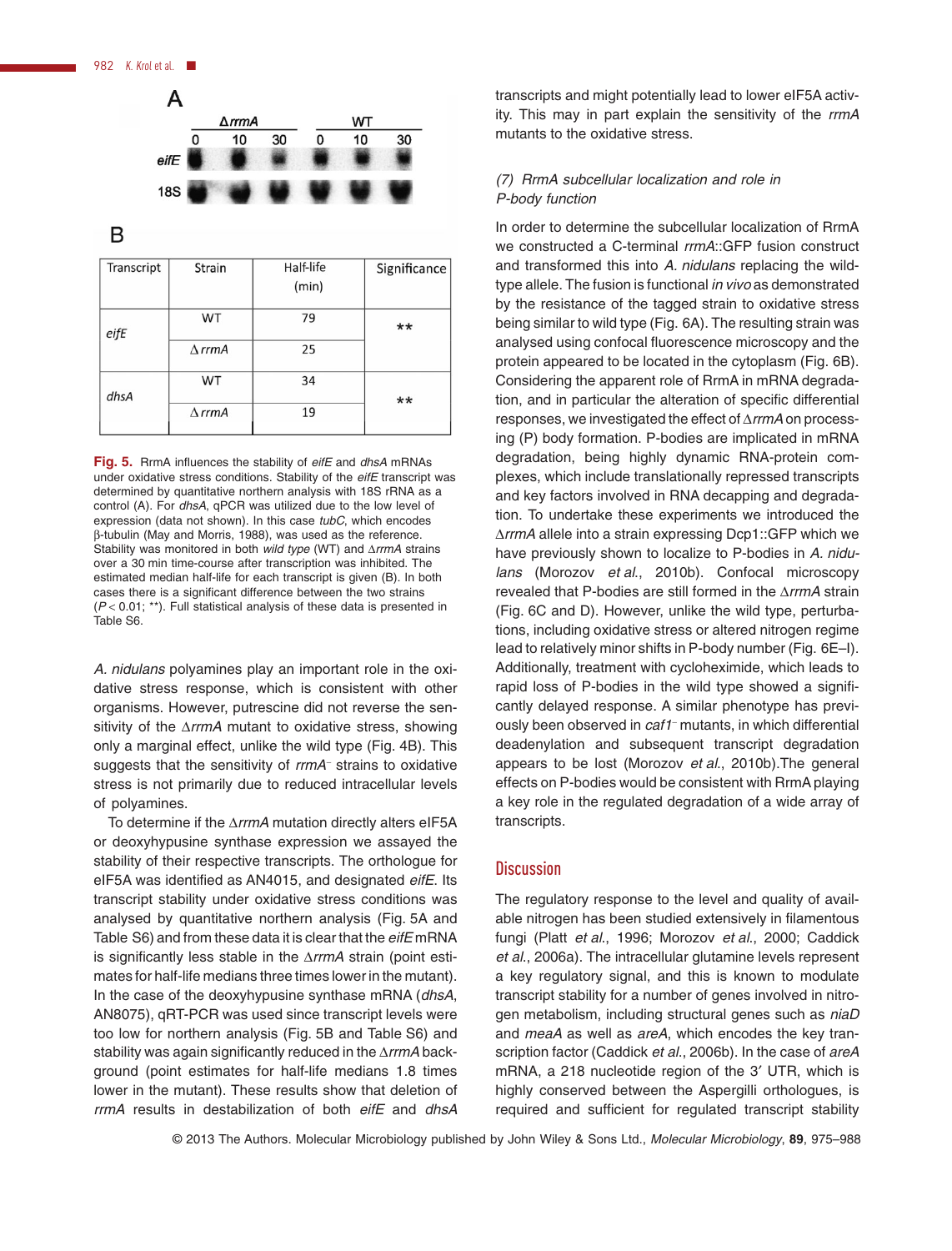**Fig. 6.** RrmA localization and role in P-body formation.

A. Functionality of an RrmA::GFP fusion was assessed utilizing growth tests, with a near wild type growth phenotype and sensitivity to oxidative stress.

B. Fluorescence microscopy revealed that RrmA::GFP is evenly distributed throughout the cytoplasm.

C and D. P-body formation, as observed using Dpc1::GFP (Morozov *et al*., 2010b) in *rrmA<sup>+</sup>* (C) or Δ*rrmA* (D) strains. In the Δ*rrmA* strain the P-bodies appeared normal, being evenly distributed and highly dynamic, as can be seen by comparing the four images taken at 10 min intervals. The number of P-bodies in each image is indicated and a 10 μm scale included.

E–I. Quantitative analysis of the number of the P-bodies, normalized by cell volume, based on a minimum of four independent experiments with five to seven cells in each. The numbers given  $(\pm S E)$  were those observed in the *rrmA<sup>+</sup>* (solid line) and Δ*rrmA* mutant (broken line) after different growth shifts. As a control, P-body number was monitored without shifting conditions  $(NH_4^+)$ for 30 min (E). Compared with wild type no shift in numbers was observed on transfer to carbon free media (F) or after the addition of  $H<sub>2</sub>O<sub>2</sub>$  to the media (G) suggesting the loss of a regulatory response. On transfer from ammonium to nitrate (NH<sub>4</sub><sup>+</sup> to NO<sub>3</sub><sup>-</sup>), the number of P-bodies did change but this was less dramatic than in the wild type background (H). Cycloheximide treatment which leads to loss of P-bodies, probably due to disruption of RNA decapping and degradation (Beelman and Parker, 1994), was observed and they were lost at a greatly reduced rate in the Δ*rrmA* strain compared with wild type (I). This would be consistent with delayed degradation of mRNA associated with P-bodies.

 $10$ <sub>min</sub>  $20$ (Platt *et al*., 1996; Morozov *et al*., 2000). In order to identify proteins with the potential to regulate the stability of *areA* mRNA we undertook RNA pull down analysis to identify proteins which bind to the 3′ UTR of the transcript. This analysis led to the identification of RrmA, which had previously been implicated in the regulation of arginine/proline

metabolism (Olszewska *et al*., 2007). Consistent with its role in modulating RNA stability, RrmA has three RRM domains (RNA Recognition Motif; Pfam Accession No. PF00076; SMART Accession No. SM00360) that are likely to mediate RNA binding. Disruption of RrmA leads to significant stabilization of the *areA* transcript, both in the presence of Gln and in nitrogen starvation conditions. However, in the case of *meaA*, which encodes an ammonium transporter, transcript stability was not significantly different in the Δ*rrmA* background compared with wild type,

© 2013 The Authors. Molecular Microbiology published by John Wiley & Sons Ltd., *Molecular Microbiology*, **89**, 975–988



B

A

WT rrmA::GFP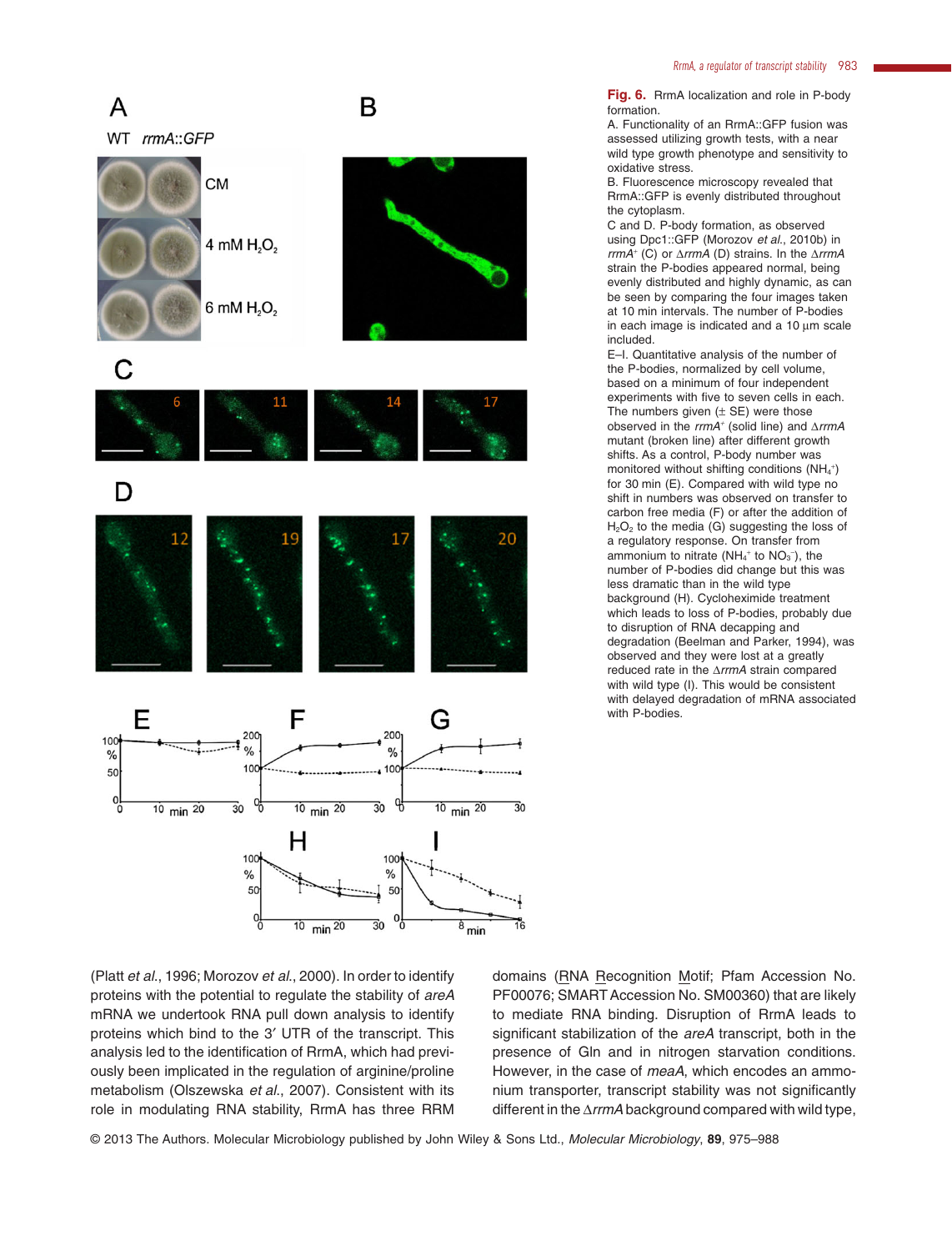although differential stability was observed between nitrogen starvation and Gln sufficiency, as in the wild type. This suggests that more than one mechanism is involved in regulating transcript stability in response to nitrogen availability.

In the case of *niaD*, which encodes nitrate reductase, it has previously been shown that the transcript is rapidly degraded in the presence of Gln but that nitrate stabilizes the transcript and that this stabilization overrides Gln signalled destabilization (Caddick *et al*., 2006b). From the data presented it is apparent that both Gln signalled destabilization and nitrate signalled stabilization are lost in Δ*rrmA* strains. However, the stabilization in response to nitrogen starvation is still observed in the mutant and appears to be accentuated  $-$  the half-life being equivalent to the wild type in the presence of nitrate. Combining these data the simplest model is that RrmA mediates Gln signalled destabilization of specific transcripts. However, there is a separate mechanism mediating stabilization in response to nitrogen starvation which is independent of RrmA. Additionally, RrmA mediates a nitrate signal which stabilizes specific transcripts (e.g. *niaD* and *niiA*). The specificity of the nitrate signal may involve other RNA binding proteins which could interact with a limited subset of RrmA regulated transcripts. Importantly this also demonstrates that RrmA can have both a role in stabilization and destabilization, mediating distinct signals to specific transcripts.

Gln signalled transcript degradation has previously been associated with accelerated deadenylation and this is mediated primarily by Caf1, an active deadenylase which appears to effect regulated deadenylation as part of the Ccr4-Caf1-Not complex (Morozov *et al*., 2010a,b). Consistent with this we found that deadenylation of the *areA* transcript in the response to Gln signalling was lost in the *rrmA* deletion strain. It is therefore possible that RrmA interacts directly with Caf1, as has been shown to be the case for other RNA binding proteins that modulate transcript stability (Goldstrohm *et al*., 2006; Hook *et al*., 2007; Kadyrova *et al*., 2007).

RrmA was originally identified via transposon mutagenesis, being selected on the basis of suppression of proline auxotrophy in a *proA1* strain and shown to suppress other *proA* and *proB* alleles (Olszewska *et al*., 2007). It was proposed that the basis for *rrmA*<sup>−</sup> suppression of these mutations may relate to overexpression of the arginine catabolism genes *agaA* and *otaA*. One possibility is that RrmA modulates the stability of certain transcripts involved in amino acid metabolism, with *agaA* and *otaA* being prime candidates. Our data confirms that under various growth regimes disruption of *rrmA* leads to increased stability of *otaA* mRNA. This could explain the mechanism of proline suppression as the elevated level of OAT should result in a higher concentration of glutamic5-semialdehyde which is a proline precursor. However, with regards to *agaA*, both stabilization and destabilization were observed suggesting that RrmA mediates distinct signals at this transcript, as for *niaD*.

The specific regimes that displayed differential transcript stability between the wild type and the *rrmA* deletion strains include oxidative stress. This was of particular interest as an RrmA homologue in *S. pombe*, Csx1, had previously been implicated in the oxidative stress response (Rodriguez-Gabriel *et al*., 2003). In the presence of hydrogen peroxide both the *agaA* and *otaA* transcripts are significantly more stable in the Δ*rrmA* strain, although in both cases the presence of arginine masked the effect. Interestingly this role in mediating the oxidative stress response was not extended to *areA* mRNA, again emphasizing the transcript specificity of particular responses. As with the effect of nitrogen regime on *areA*, *meaA* and *niaD*, the implication is that further factors are involved and the specificity is potentially defined by the specific combination of proteins able to bind particular transcripts. Consistent with this, the oxidative stress response mediated by Csx1 in *S. pombe* is complex and involves at least two other RRM proteins, Cip1 and Cip2, which potentially bind the same transcripts and counter the effect of Csx1 (Martin *et al*., 2006). However, although structurally related RNA binding proteins from *A. nidulans* and *S. pombe* are implicated in oxidative stress response, disruption of Csx1 has a major effect on the expression of a key transcription factor, Atf1, by destabilizing its transcript. This results in *csx1* mutants having a major defect in their response to oxidative stress at the transcriptional level. Csx1 is also implicated in modulation of the sexual cycle by modulating the stability of *ste11* mRNA, which encodes a key transcription factor that regulates sexual development (Matia-Gonzalez *et al*., 2012). Intriguingly, a key regulatory signal for sexual development in *S. pombe* is nitrogen availability, which suggests conservation of a second function between Csx1 and RrmA. We have observed no effects on sexual development in *rrmA*<sup>−</sup> strains (data not shown).

The role of RrmA in the oxidative stress response was explored further and we have shown that *rrmA<sup>−</sup>* strains are hypersensitive to both H<sub>2</sub>O<sub>2</sub> and *tert*-butyl hydroperoxide. In order to determine the primary basis for this phenotype we assayed several key transcripts and activities known to be involved in the oxidative stress response, including superoxide dismutase and catalase activity but these appeared unaltered by disruption of RrmA. The role of RrmA in the catabolism of ornithine, which is a precursor for putrescine and subsequently spermidine biosynthesis, suggested a possible link with polyamine biosynthesis, polyamines having diverse biological roles including the binding of oxygen radicals (Ha *et al*., 1998; Rider *et al*., 2007). It has been shown that modulation of expression of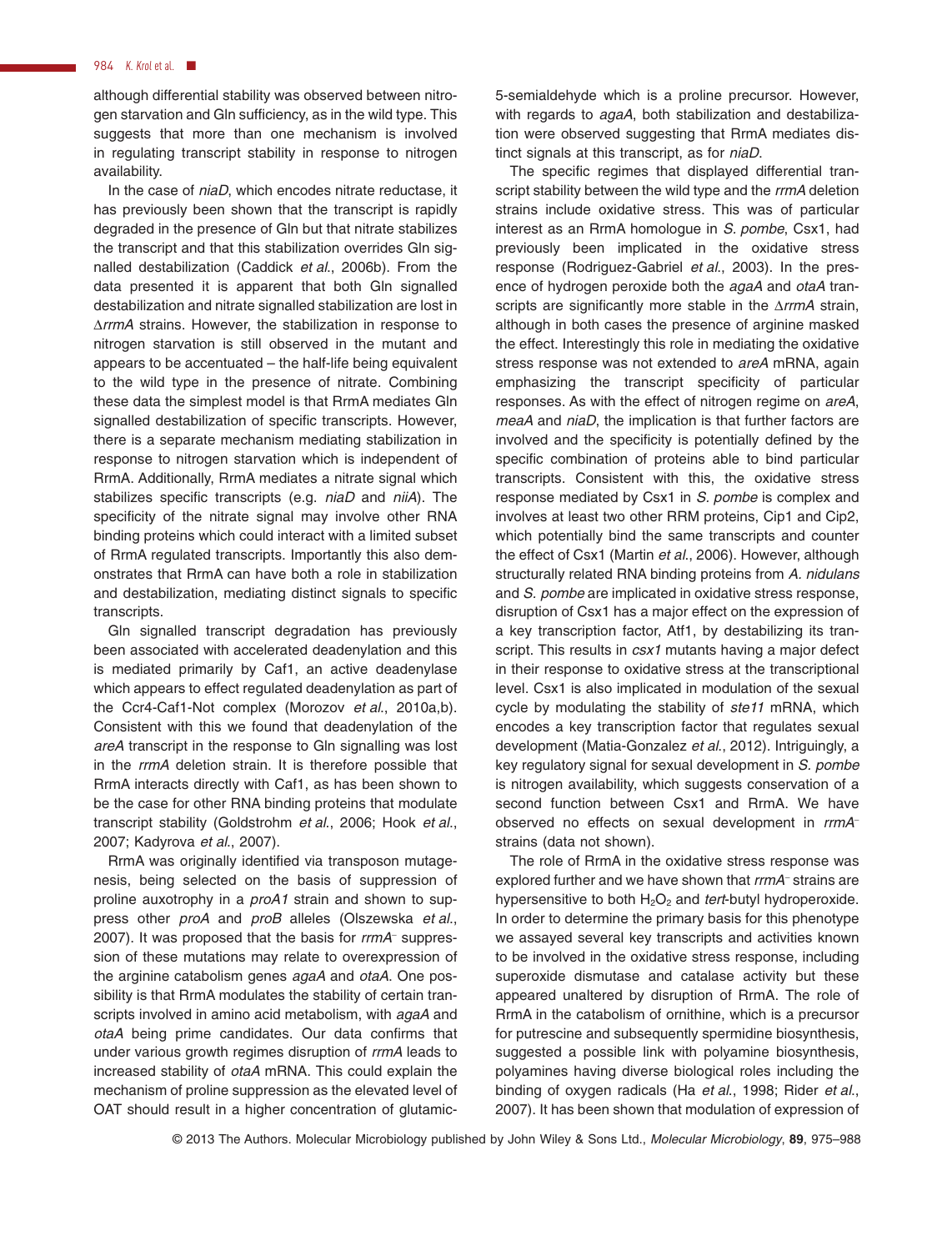*et al*., 2010). This postulated link between polyamine biosynthesis and resistance to oxidative stress in *A. nidulans* was supported by plate tests which show that disruption of putrescine biosynthesis with an ornithine decarboxylase inhibitor (DAB) exacerbates sensitivity to oxidative stress in wild type *A. nidulans*. Furthermore, this was reversible on addition of extracellular putrescine.

One specific role for spermidine is the post-translational modification of a specific Lys residue to hypusine in eIF5A. There is strong evidence that both eIF5A expression and its post-translational modification are altered in Δ*rrmA* strains, with both the *eifE* and *dhsA* transcripts being significantly less stable in the Δ*rrmA* background. eIF5A is a highly conserved translation factor involved in initiation and/or elongation (Saini *et al*., 2009; Henderson and Hershey, 2011). It has also been implicated as having a role in eukaryotic stress responses (Ohn and Anderson, 2010; Wang *et al*., 2012) and nonsense mediated decay (Kang and Hershey, 1994; Schrader *et al*., 2006) and as a key determinant of cell proliferation making it a key factor in pathogenicity of various diseases including cancer (Kaiser, 2012). However, from our data we cannot exclude the possibility that the effect of the Δ*rrmA* mutation on *eifE* and *dhsA* transcript stability is indirect, for example as a consequence of an altered concentration of a specific polyamine within the cells.

The function of RrmA in modulating specific transcripts at the level of stability would be consistent with it acting in the cytoplasm. The subcellular location of its GFP fusion shows this appears to be the case, with abundant RrmA::GFP evenly distributed. There is no obvious association with P-bodies suggesting that it does not specifically associated with translationally repressed or degrading mRNAs. This is consistent with RrmA being associated with functional transcripts and having a role in co-ordinating different signals by modulating their deadenylation. Interestingly, there appears to be a marked effect of Δ*rrmA* on P-bodies themselves, these being generally less responsive to specific environmental shifts, consistently with partial loss of regulation at the level of RNA stability. Additionally, the P-bodies show a delayed dissociation in response to cycloheximide treatment – both of which would be consistent with a general delay to mRNA degradation.

In conclusion, RrmA is an intriguing RNA binding protein implicated in the regulation of specific transcripts in response to distinct signals. Its role varies depending on both the signal and the transcript, implicating other factors, possibly additional RNA binding proteins, which combine to exert appropriate regulation. In this respect RrmA appears to be the equivalent of a DNA binding protein which can act at different enhancers and promoters through its interaction with co-activators and co-repressors. It will be interesting to determine the full spectrum of proteins that RrmA interacts with and the transcripts it regulates. Although our study has focused on mRNA stability, closely coupled with this is translational efficiency (Hoshino, 2012) and it is possible that RrmA may also influence this. Recent global analysis of the full spectrum of proteins associated with mammalian mRNA has revealed a diverse array of proteins (Castello *et al*., 2012) suggesting a level of complexity not dissimilar to that observed for transcriptional regulation and emphasizing the biological importance of the differential regulation of both mRNA stability and translational efficiency.

# Experimental procedures

#### A. nidulans *strains, genetic techniques and imaging*

*Aspergillus nidulans* strains carried markers in standard use (Clutterbuck, 1974; 1993). Standard genetic techniques were used (Clutterbuck, 1974). Growth media were as described by Cove (1966). The Δ*rrmA* and *rrmA:GFP* strains were constructed by direct transformation of recombinant PCR constructs utilizing *Aspergillus fumigatus pyrG* as the selectable marker, as described by Szewczyk *et al*. (2006). The recipient strain was *pyrG89 sE15 wA3 fwA1 chaA1 pyroA4 nirA*<sup>−</sup> Δ*nkuA*::*argB*.

The *A. nidulans* strains employed for growth tests, transcript analysis and protein production were: (1) *biA1* (wild type), (2) Δ*rrmA*, (3) *rrmA::(impala::yA) proA6 pabaA1*  $\Delta y$ A::pyr4 (4) arcA<sup>d</sup>47proA6 pabaA9 yA (5)  $\Delta$ rrmA arcA<sup>d</sup>47 *proA6 pyroA4* (6) *gpd::crnA fwA1 biA1* (7) Δ*rrmA gpd::crnA pabaA1 pyroA4 sE15*.

Growth tests of *rrmAΔ* and *WT* (*biA1*) were performed on complete medium (CM) with different concentrations of  $H_2O_2$ *tert*-butyl hydroperoxide (*t*-BHP), 1 mM putrescine and/or 1.5 mM 1,4-diamino-2-butanone (DAB), at 37°C for three days. Confocal fluorescence imaging of P-bodies utilized strains expressing Dcp1::GFP as described previously (Morozov *et al*., 2010b).

#### *Preparation of protein extracts*

Cells were grown overnight in fully supplemented minimal medium at 30 $^{\circ}$ C in the presence of 10 mM NH<sub>4</sub><sup>+</sup> and transferred into fresh fully supplemented minimal medium lacking any nitrogen source (−N). After incubation for 1 h the cells were either harvested for the −N samples or 10 mM of Gln was added for 5 min to prior harvesting. Cells were washed with cold wash buffer, containing 20 mM HEPES pH 7.6, 100 mM KCl, 0.1 mM EDTA and 10 % glycerol. The mycelium was blotted dry, ground in liquid nitrogen and immediately transferred into cold wash buffer supplemented with 2 mM DTT, 0.5 mM PMSF and a protease inhibitor cocktail (Sigma,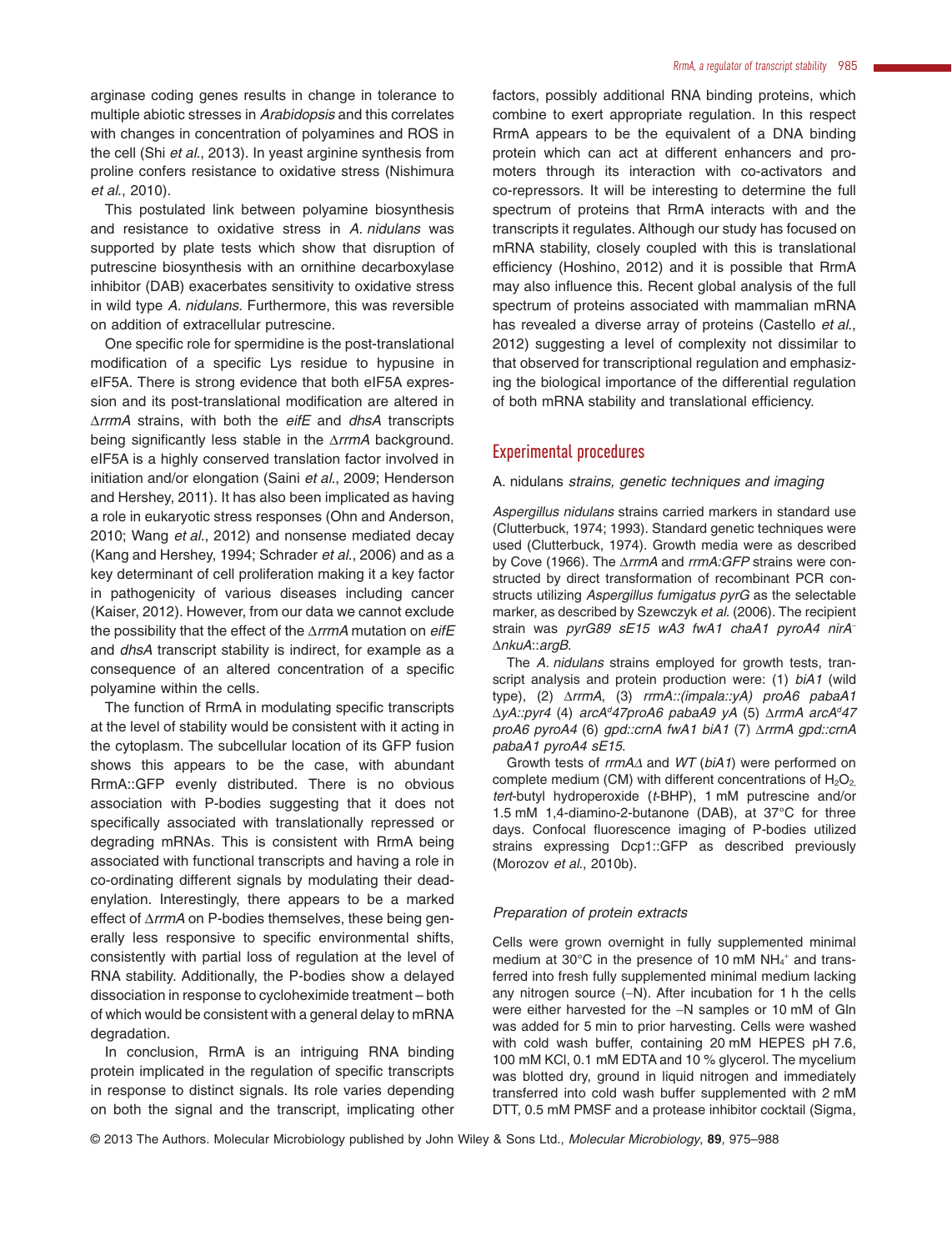P8215), in the ratio 5 ml buffer per 1 g frozen cells. The extracts were agitated in ice for 30 min followed by two high speed centrifugation stages at 30 000 *g* for 1 h and 100 000 *g* (Ti-1284 rotor) for 90 min. The resulting S100 cellfree extracts were frozen in liquid nitrogen and stored at −80°C.

#### *Electrophoretic mobility shift assay (EMSA)*

The EMSA was performed as described previously (Baker *et al*., 2002). Briefly, 1 nM of gel-purified 5′ end-labelled RNA [200 nucleotide region of the conserved 3′ UTR of the *areA* mRNA (Morozov *et al*., 2000)] was incubated with 10 μg protein (according the Bradford concentration assay) from S100 extracts of mycelia grown with Gln, -N or without any protein extract. The volume of the reaction mixture was adjusted to 20 μl with the extraction buffer, and then incubated for 30 min at 37°C. The competition assay contained  $100\times$  excess (0.1 μM) of the same but unlabelled RNA. Samples were then fractionated on native 10% polyacrylamide gels and visualized using a Storm phosphorimager.

#### *RNA pull down assay*

Ten micrograms polyadenylated 3′ end *areA* RNA (see above) was incubated with 1 mg S100 cell free extract (Gln or nitrate) for 30 min at 37°C, as for the gel shift assay. The RNA and associated proteins were then isolated utilizing oligo-dT immobilized on magnetic beads (Dynabeads, no. 610.05) following the supplier's protocol. After washing, the associated proteins were eluted and analysed by 2D gel electrophoresis, following Bio-Rad protocols, utilizing 11 cm ReadyStrip IPG strips with linear 3–10 pH gradient followed by Laemmli 10% PAGE. Spots, after detection according to Heukeshoven and Dernick method (Heukeshoven and Dernick, 1988) were extracted from the gel and in-gel trypsin digests were performed (Shevchenko *et al*., 1996). The extracted peptides were used directly for MALDI-TOF mass spectrometry using a Waters Q-Tof micro coupled to an LC-Packings nano LC-MS. This was operated in the positive ion electrospray mode, and data acquisition was done using the data directed analysis mode. The data files are Waters MassLynx raw files. Local MASCOT searches were conducted using the resulting peptide mass fingerprints.

#### *RNA isolation and transcript analysis*

Growth of mycelia, transcriptional inhibition, RNA extraction, Northern blot and RNase H analysis was conducted as described previously (Platt *et al*., 1996; Morozov *et al*., 2000; Macios *et al*., 2012). Cultures were grown in fully supplemented minimal media for 14 h at 30°C. Appropriate nitrogen sources were added at a final concentration of 10 mM nitrate or arginine. Mycelia were harvested, washed and transferred to the same medium or to nitrogen/carbon free media and incubated for a further 2 h. To inhibit transcription, proflavin (15 μg ml<sup>−</sup><sup>1</sup> ) was added 10 min prior the time-course commencing. As indicated, glutamine (5 mM), nitrate (5 mM) or  $H_2O_2$  (1 mM) were added at t<sub>0</sub>. For quantitative northern analysis, probes for specific transcripts were produced by

PCR and signals were quantified using a phosphorimager (Storm). The full list of primers used is given in the supplementary data (Table S8). For *dhsA* transcript analysis, qRT-PCR was performed. cDNA was synthesized using High-Capacity cDNA Reverse transcription Kit (Applied Biosystems) and *dhsA* specific primer deox3end. qPCR was performed using SYBRGreen JumpStart Taq Ready Mix for Quantitative PCR (Sigma-Aldrich) and a LightCycler 480 (Roche). For qPCR primers deox3P and deox3L were used for *dhsA*, and tub1L/tub1P for a reference *tubC* transcript. For both northern and qRT-PCR at least three independent experiments were conducted and the data subjected to statistical analysis. RNase H analysis was performed as described previously (Caddick *et al*., 2006b).

#### *Statistical analysis*

For each biological experiment, point estimate of transcript half-life time (HLT) was obtained using linear regression fitted to log-transformed data by the ordinary least squares method (SAS/REG procedure; SAS Institute Inc. 2010). Then, assuming approximate log-normality of HLTs, comparisons were made by computing Satterthwaite confidence intervals for the mean difference of log-transformed HLTs (SAS/TTEST procedure; SAS Institute 2010. SAS/STAT® 9.22 User's Guide. Cary, NC: SAS Institute). This yielded also a *P*-value for the test of no difference. Confidence intervals for the ratio of median HLTs, to avoid over-interpretation of median HLTs, were found by applying inverse transformation to confidence limits for the mean difference of log-transformed values. Conventionally, confidence coefficient was set at  $1 - \alpha = 0.95$ .

#### Acknowledgements

The project was supported by the BBSRC (P20143 and BB/E017657/1), EU Marie Curie Early Stage Training Host Fellowship (Sensible: MEST-CT-2005–020526), the Polish Ministry of Science and Higher Education Grants (0292/B/ P01/2008/34 and 1855/B/P01/2010/38) and partly by intramural grants BW175531, BW179129 and BW183114 from the Faculty of Biology, University of Warsaw, and with the support of the project financing agreements POIG.02.02.00– 14-024/08-00 project (CePT). Jean Wood provided technical support and mass spectrometry was conducted by Mark Prescott. AspGD provided invaluable resources for genome analysis.

#### References

- Asano, Y., Hagiwara, D., Yamashino, T., and Mizuno, T. (2007) Characterization of the bZip-type transcription factor NapA with reference to oxidative stress response in *Aspergillus nidulans*. *Biosci Biotechnol Biochem* **71:** 1800– 1803.
- Baker, C.S., Morozov, I., Suzuki, K., Romeo, T., and Babitzke, P. (2002) CsrA regulates glycogen biosynthesis by preventing translation of glgC in *Escherichia coli*. *Mol Microbiol* **44:** 1599–1610.
- Beelman, C.A., and Parker, R. (1994) Differential effects of translational inhibition in cis and in trans on the decay of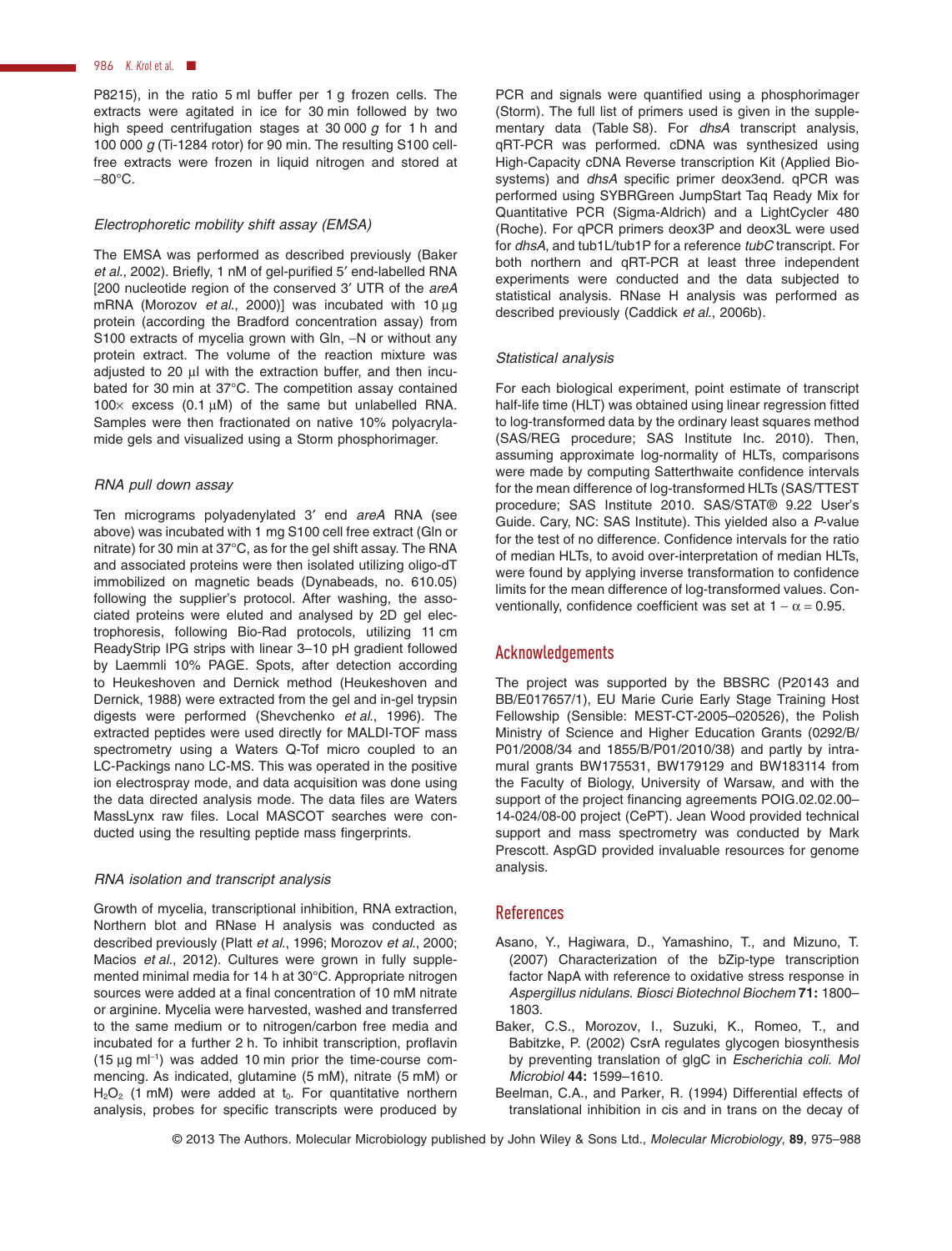the unstable yeast MFA2 mRNA. *J Biol Chem* **269:** 9687– 9692.

- Bevilacqua, A., Ceriani, M.C., Capaccioli, S., and Nicolin, A. (2003) Post-transcriptional regulation of gene expression by degradation of messenger RNAs. *J Cell Physiol* **195:** 356–372.
- Borsuk, P., Przykorska, A., Blachnio, K., Koper, M., Pawlowicz, J.M., Pekala, M., and Weglenski, P. (2007) L-arginine influences the structure and function of arginase mRNA in *Aspergillus nidulans*. *Biol Chem* **388:** 135–144.
- Caddick, M.X., Dobson, C., Morozov, I.Y., and Jones, M.G. (2006a) Gene regulation in *Aspergillus*: from genetics to genomics. *Med Mycol* **44:** S13–S16.
- Caddick, M.X., Jones, M.G., van Tonder, J.M., Le Cordier, H., Narendja, F., Strauss, J., and Morozov, I.Y. (2006b) Opposing signals differentially regulate transcript stability in *Aspergillus nidulans*. *Mol Microbiol* **62:** 509–519.
- Castello, A., Fischer, B., Eichelbaum, K., Horos, R., Beckmann, B.M., Strein, C., *et al*. (2012) Insights into RNA biology from an atlas of mammalian mRNA-binding proteins. *Cell* **149:** 1393–1406.
- Clutterbuck, A.J. (1974) *Aspergillus Nidulans*. New York: Plenum Press.
- Clutterbuck, A.J. (1993) *Aspergillus Nidulans*. Cold Spring Harbor, NY: Cold Spring Harbor Laboratory Press.
- Conlon, H., Zadra, I., Haas, H., Arst, H.N., Jr, Jones, M.G., and Caddick, M.X. (2001) The *Aspergillus nidulans* GATA transcription factor gene *areB* encodes at least three proteins and features three classes of mutation. *Mol Microbiol* **40:** 361–375.
- Cove, D.J. (1966) The induction and repression of nitrate reductase in the fungus *Aspergillus nidulans*. *Biochim Biophys Acta* **113:** 51–56.
- Empel, J., Sitkiewicz, I., Andrukiewicz, A., Lasocki, K., Borsuk, P., and Weglenski, P. (2001) *arcA*, the regulatory gene for the arginine catabolic pathway in *Aspergillus nidulans*. *Mol Genet Genomics* **266:** 591–597.
- Goldstrohm, A.C., Hook, B.A., Seay, D.J., and Wickens, M. (2006) PUF proteins bind Pop2p to regulate messenger RNAs. *Nat Struct Mol Biol* **13:** 533–539.
- Ha, H.C., Sirisoma, N.S., Kuppusamy, P., Zweier, J.L., Woster, P.M., and Casero, R.A., Jr. (1998) The natural polyamine spermine functions directly as a free radical scavenger. *Proc Natl Acad Sci USA* **95:** 11140–11145.
- Hagiwara, D., Asano, Y., Marui, J., Furukawa, K., Kanamaru, K., Kato, M., *et al*. (2007) The SskA and SrrA response regulators are implicated in oxidative stress responses of hyphae and asexual spores in the phosphorelay signaling network of *Aspergillus nidulans*. *Biosci Biotechnol Biochem* **71:** 1003–1014.
- Hagiwara, D., Asano, Y., Yamashino, T., and Mizuno, T. (2008) Characterization of bZip-type transcription factor AtfA with reference to stress responses of conidia of *Aspergillus nidulans*. *Biosci Biotechnol Biochem* **72:** 2756–2760.
- Henderson, A., and Hershey, J.W. (2011) The role of eIF5A in protein synthesis. *Cell Cycle* **10:** 3617–3618.
- Heukeshoven, J., and Dernick, R. (1988) Improved silver staining procedure for fast staining in PhastSystem Development Unit. I. Staining of sodium dodecyl sulfate gels. *Electrophoresis* **9:** 28–32.
- Hook, B.A., Goldstrohm, A.C., Seay, D.J., and Wickens, M.

(2007) Two yeast PUF proteins negatively regulate a single mRNA. *J Biol Chem* **282:** 15430–15438.

- Hoshino, S. (2012) Mechanism of the initiation of mRNA decay: role of eRF3 family G proteins. *Wiley Interdiscip Rev RNA* **3:** 743–757.
- Igarashi, K., and Kashiwagi, K. (2000) Polyamines: mysterious modulators of cellular functions. *Biochem Biophys Res Commun* **271:** 559–564.
- Iwai, Y., Akahane, K., Pluznik, D.H., and Cohen, R.B. (1993) Ca2+ ionophore A23187-dependent stabilization of granulocyte-macrophage colony-stimulating factor messenger RNA in murine thymoma EL-4 cells is mediated through two distinct regions in the 3′-untranslated region. *J Immunol* **150:** 4386–4394.
- Kadyrova, L.Y., Habara, Y., Lee, T.H., and Wharton, R.P. (2007) Translational control of maternal Cyclin B mRNA by Nanos in the *Drosophila germline*. *Development* **134:** 1519–1527.
- Kaiser, A. (2012) Translational control of eIF5A in various diseases. *Amino Acids* **42:** 679–684.
- Kang, H.A., and Hershey, J.W. (1994) Effect of initiation factor eIF-5A depletion on protein synthesis and proliferation of *Saccharomyces cerevisiae*. *J Biol Chem* **269:** 3934– 3940.
- Li, C.H., Ohn, T., Ivanov, P., Tisdale, S., and Anderson, P. (2010) eIF5A promotes translation elongation, polysome disassembly and stress granule assembly. *PLoS ONE* **5:** e9942.
- Macios, M., Caddick, M.X., Weglenski, P., Scazzocchio, C., and Dzikowska, A. (2012) The GATA factors AREA and AREB together with the co-repressor NMRA, negatively regulate arginine catabolism in *Aspergillus nidulans* in response to nitrogen and carbon source. *Fungal Genet Biol* **49:** 189–198.
- Martin, V., Rodriguez-Gabriel, M.A., McDonald, W.H., Watt, S., Yates, J.R. 3rd, Bahler, J., and Russell, P. (2006) Cip1 and Cip2 are novel RNA-recognition-motif proteins that counteract Csx1 function during oxidative stress. *Mol Cell Biol* **17:** 1176–1183.
- Matia-Gonzalez, A.M., Sotelo, J., and Rodriguez-Gabriel, M.A. (2012) The RNA binding protein Csx1 promotes sexual differentiation in *Schizosaccharomyces pombe*. *PLoS ONE* **7:** e30067.
- May, G.S., and Morris, N.R. (1988) Developmental regulation of a conidiation specific beta-tubulin in *Aspergillus nidulans*. *Dev Biol* **128:** 406–414.
- Morozov, I.Y., Martinez, M.G., Jones, M.G., and Caddick, M.X. (2000) A defined sequence within the 3′ UTR of the *areA* transcript is sufficient to mediate nitrogen metabolite signalling via accelerated deadenylation. *Mol Microbiol* **37:** 1248–1257.
- Morozov, I.Y., Galbis-Martinez, M., Jones, M.G., and Caddick, M.X. (2001) Characterization of nitrogen metabolite signalling in *Aspergillus* via the regulated degradation of *areA* mRNA. *Mol Microbiol* **42:** 269–277.
- Morozov, I.Y., Jones, M.G., Razak, A.A., Rigden, D.J., and Caddick, M.X. (2010a) CUCU modification of mRNA promotes decapping and transcript degradation in *Aspergillus nidulans*. *Mol Cell Biol* **30:** 460–469.
- Morozov, I.Y., Jones, M.G., Spiller, D.G., Rigden, D.J., Dattenbock, C., Novotny, R., *et al*. (2010b) Distinct roles
- © 2013 The Authors. Molecular Microbiology published by John Wiley & Sons Ltd., *Molecular Microbiology*, **89**, 975–988